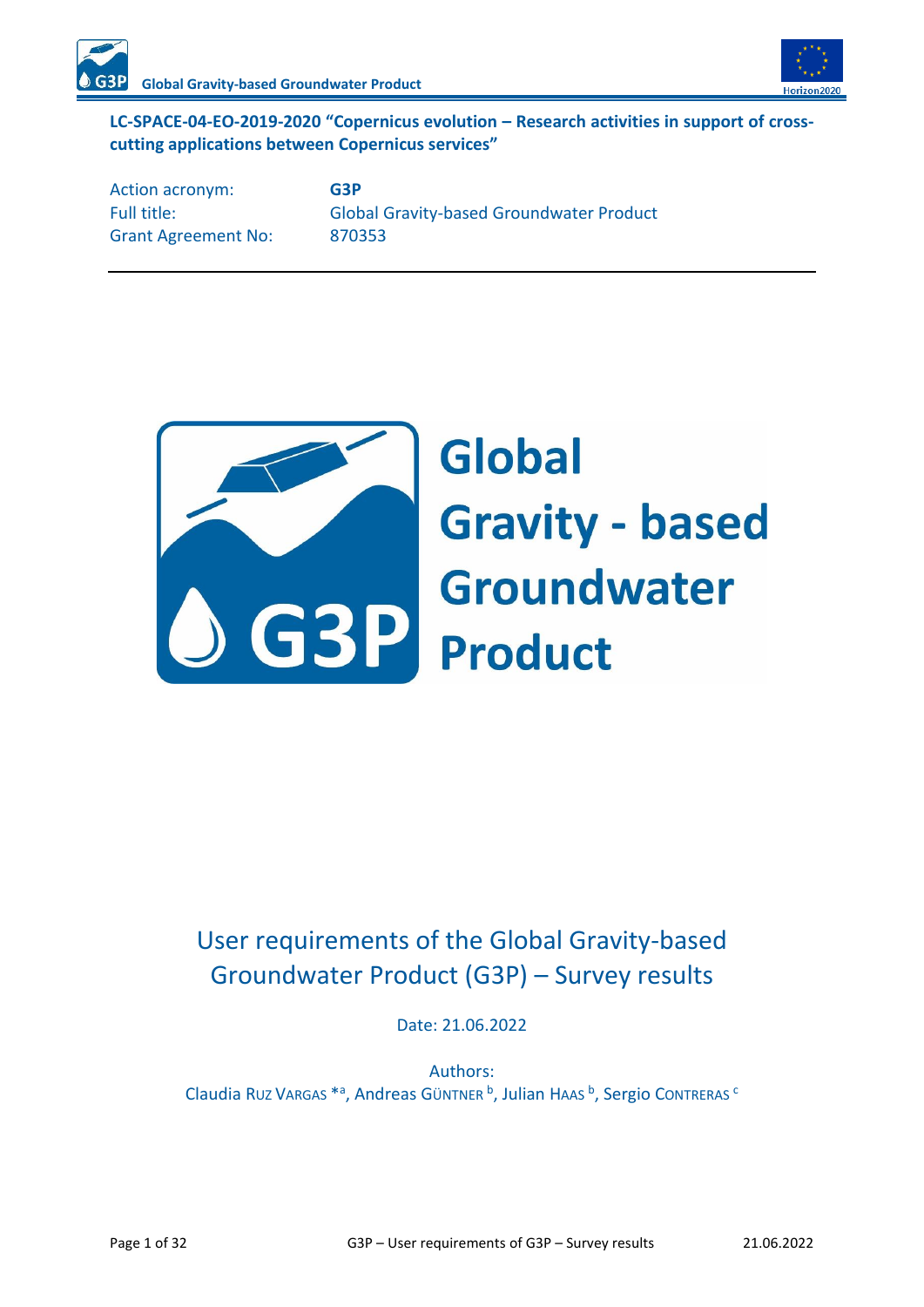

- \* Corresponding author
- a IGRACGFZ Potsdam
- b GFZ Potsdam
- c Future Water

For contact details to individual authors please visit [https://www.g3p.eu](https://www.g3p.eu/)

User requirements of the Global Gravity-based Groundwater Product (G3P) – Survey results © 2022 is licensed under CC BY-NC-SA 4.0. To view a copy of this license, visit http://creativecommons.org/licenses/by-nc-sa/4.0/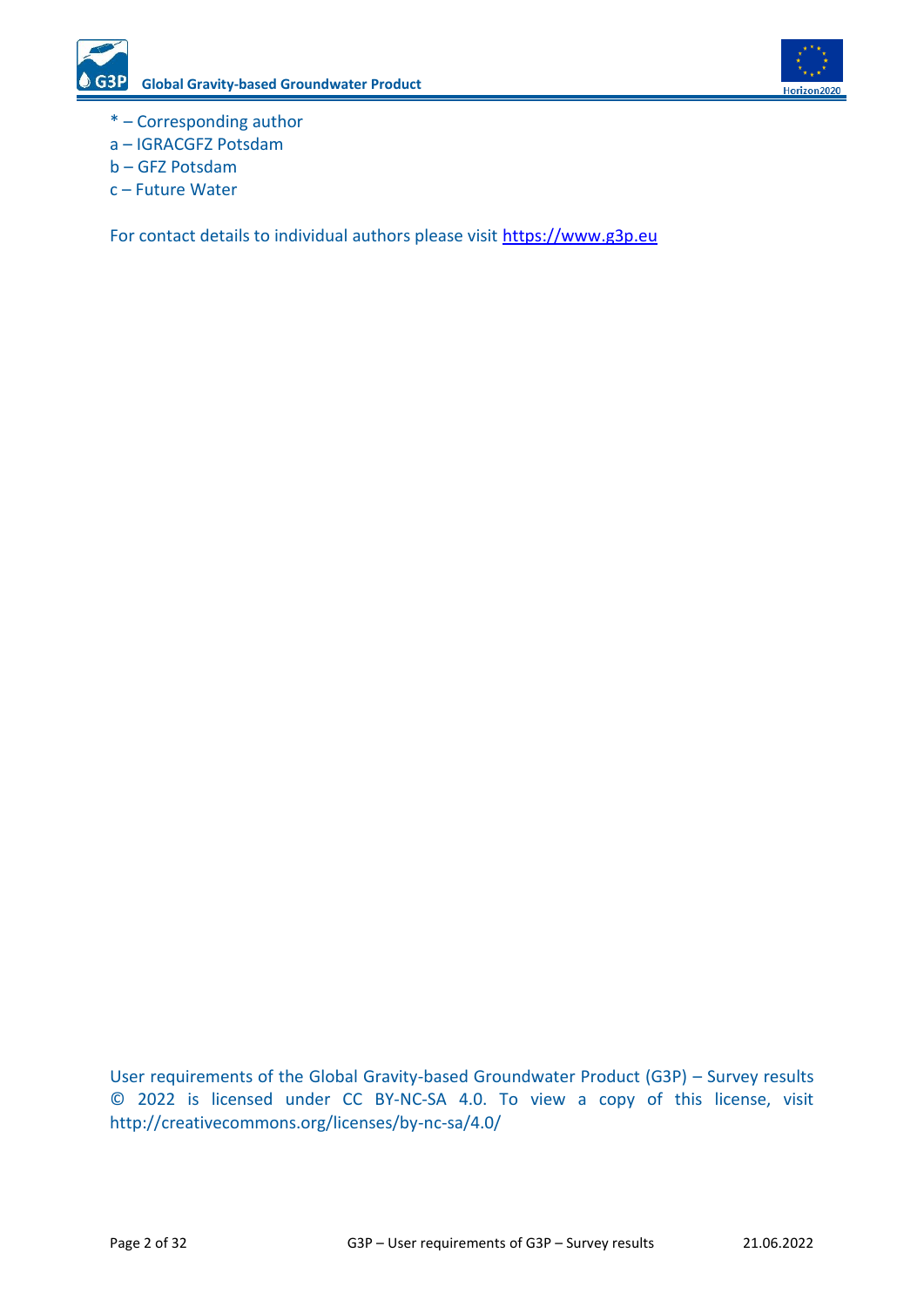



## <span id="page-2-0"></span>**1. Change Record**

| Description         | Author(s)   | Date       | File name           |
|---------------------|-------------|------------|---------------------|
| Submission 1        | Ruz Vargas, | 24.03.2022 | 20220324 G3P survey |
|                     | Güntner,    |            |                     |
|                     | Haas,       |            |                     |
|                     | Contreras   |            |                     |
| <b>Submission 2</b> | Ruz Vargas, | 21.06.2022 | G3P survey report   |
|                     | Güntner,    |            |                     |
|                     | Haas,       |            |                     |
|                     | Contreras   |            |                     |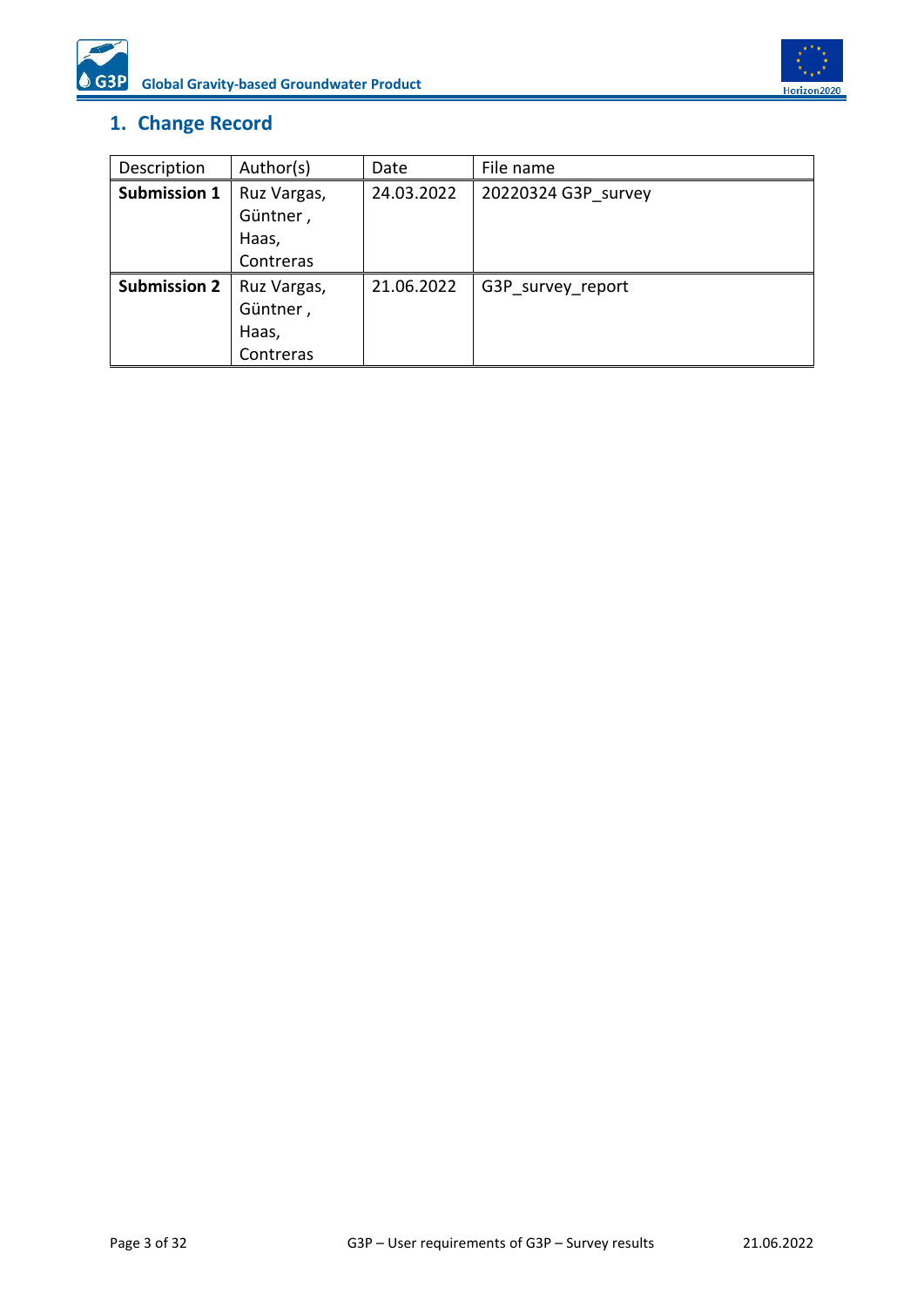## <span id="page-3-0"></span>**2. Table of Contents**

## **Index of Figures**

| Figure 4: Percentage of respondents that think that G3P can be useful for their organisations |
|-----------------------------------------------------------------------------------------------|
|                                                                                               |
| Figure 5: Percentage of respondents that find global grids with 0.5 degree and 1.0 degree     |
| Figure 6: Number of answers for other preferred resolutions of G3P (Q5)  9                    |
| Figure 7: Number of answers for each level of spatial aggregation preferred (Q6) 10           |
| Figure 8: Percentage of answers to the question: is a monthly resolution appropriate for your |
|                                                                                               |
|                                                                                               |
| Figure 10: Number of answers per preferred way of showing uncertainties (Q9) 12               |
| Figure 11: Importance of having a quality assessment of the outputs generated at the pixel    |
|                                                                                               |
|                                                                                               |
| Figure 13: Ways of accessing the data that the consortium should consider (Q12) 14            |
|                                                                                               |
| Figure 15: Percentage of respondents that think that they will be able to use G3P in their    |
|                                                                                               |
| Figure 16: Accuracy of groundwater storage change that G3P needs to meet to be useful for     |
| user's applications (For the long-term trend of groundwater storage change) 21                |
| Figure 17: Accuracy of groundwater storage change that G3P needs to meet to be useful for     |
| user's applications (For the long-term trend of groundwater storage change) 22                |
|                                                                                               |

## **Index of Tables**

| Table $1$ – Organisations contacted to answer the survey, previously classified in groups and |  |
|-----------------------------------------------------------------------------------------------|--|
|                                                                                               |  |
|                                                                                               |  |
|                                                                                               |  |
|                                                                                               |  |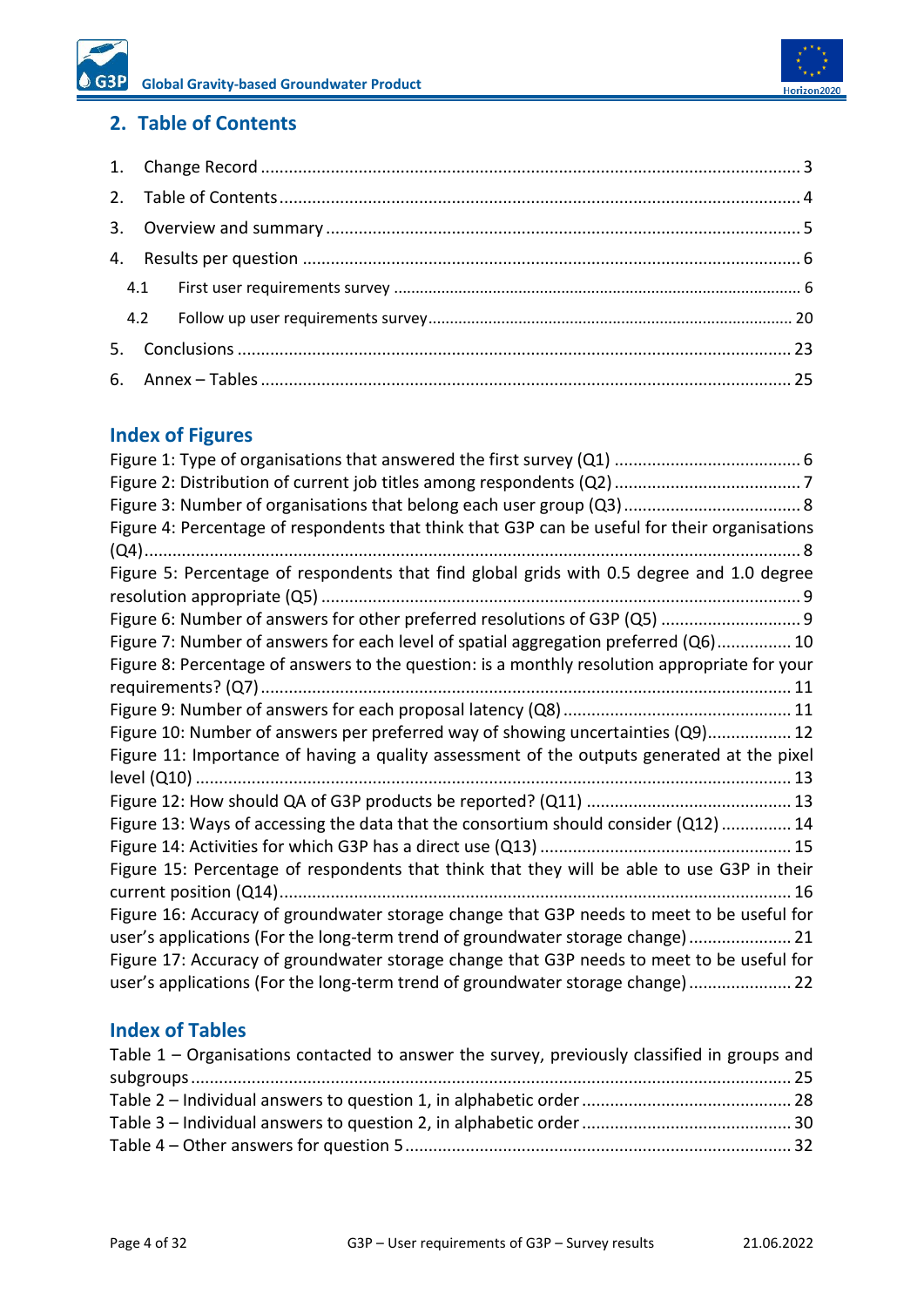

#### <span id="page-4-0"></span>**3. Overview and summary**

One of the Actions Items (AI) from the General Assembly of February 2021 was to collect user requirements on spatial and temporal resolution of G3P. To achieve this goal and compile answers in an organised way, a survey was produced.

It was identified that potential users of G3P belong, in general, to the following types of users: policy makers, commercial users, academic users, general public, scientific and data organisations, and other. Based on this, 132 individuals from organisations belonging to the previous categories were contacted directly via email. [Table 1](#page-24-1) (Annex) shows which organisations were contacted.

Other potential users of G3P were reached via the following channels:

- Request for participation in the survey via the project's website, which was shared via Twitter and IGRAC's website and its social media channels.
- Through networks such as: Space4Water<sup>1</sup>, ICT4Water<sup>2</sup>, GroundwatCH<sup>3</sup>, GDI<sup>4</sup>.

The survey consisted of sixteen (16) questions, and started on 18<sup>th</sup> May 2021. It was open during three (3) weeks, during which a total of eighty (80) answered forms were collected.

Later in 2021, a follow-up survey was produced to understand better the preferences of the previous participants regarding the accuracy of the product. The survey consisted of three (3) questions, and it was open for three (3) weeks starting on 31<sup>st</sup> January 2022. From this survey, a total of twenty-three (23) filled-in forms were collected.

Both surveys considered three (3) types of questions:

- Open field: the user can introduce text freely.
- Multiple choice, best answer: the user is allowed to choose only one of the answers provided. In the case that the answer "other" is selected, the user can introduce open text.
- Multiple choice, multiple answer: the user is allowed to select one or more of the answers provided. In the case that the answer "other" is selected, the user can introduce open text.

Both surveys were distributed via Microsoft Forms.

<sup>1</sup> <https://www.space4water.org/>

<sup>2</sup> [www.ict4water.eu](http://www.ict4water.eu/)

<sup>3</sup> <https://www.groundwatermaster.eu/>

<sup>4</sup> <https://piahs.copernicus.org/articles/383/297/2020/>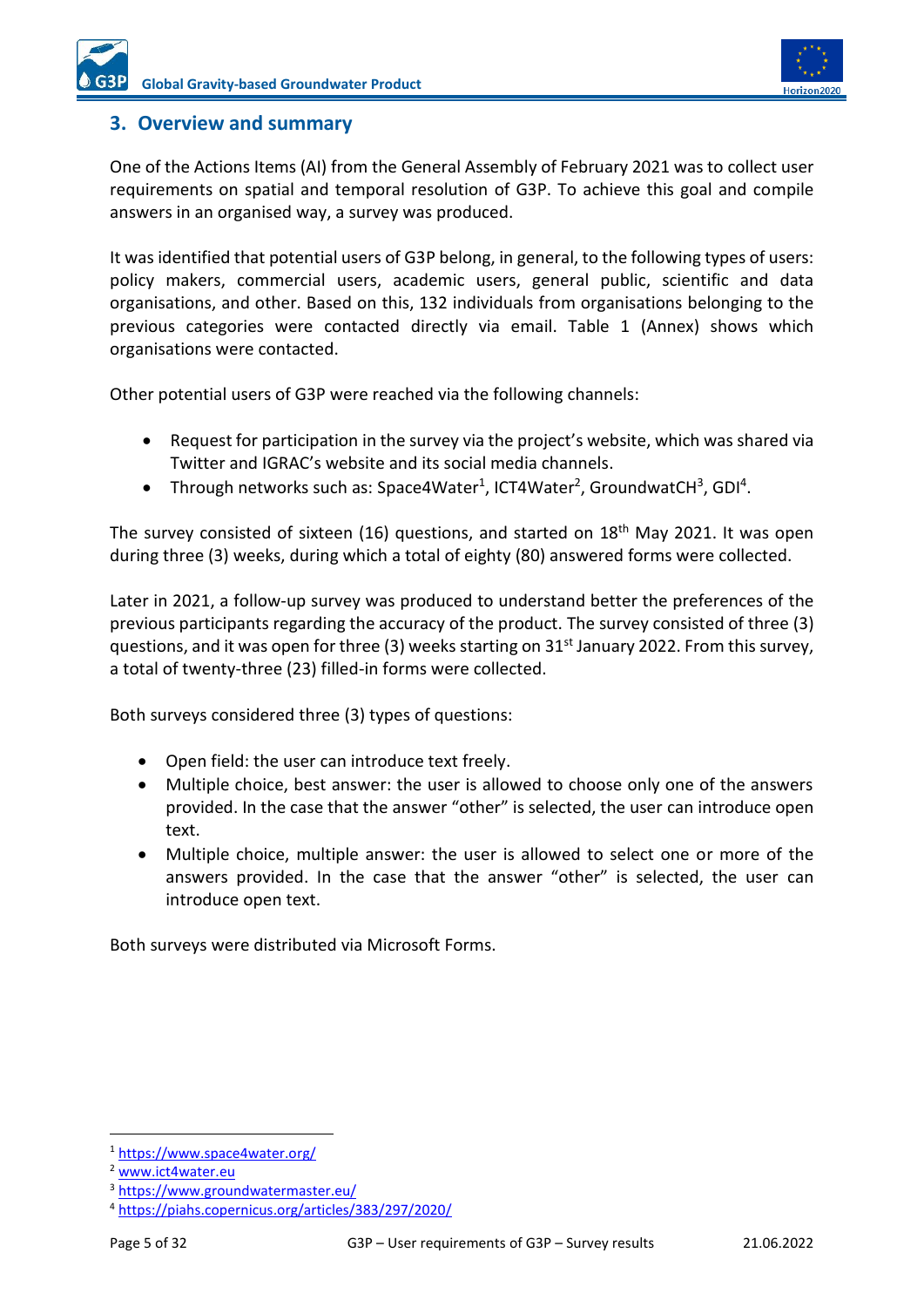

#### <span id="page-5-0"></span>**4. Results per question**

#### <span id="page-5-1"></span>**4.1 First user requirements survey**

1. Name of your organisation (open field).

*Answers [\(](#page-26-0)*

[Table 2,](#page-26-0) Annex) were collected and then distributed in nine (9) categories to facilitate the understanding of the data. These are:

- A. Geological surveys and national institutes (32% of answers)
- B. European commission (5% of answers)
- C. Research institute/university/project (27% of answers)
- D. UN Agency and affiliated centres (11% of answers)
- E. Intergovernmental entity (4% of answers)
- F. Charity/NGO/development agency (9% of answers)
- G. Private company (4% of answers)
- H. Individuals (5% of answers)
- I. Empty (3% of answers)

|                                                                        | Types of organisations                 |
|------------------------------------------------------------------------|----------------------------------------|
|                                                                        |                                        |
| Geological survey & national institutes (32%) European commission (5%) |                                        |
| Research institute/university/project (27%)                            | UN Agency and affiliated centers (11%) |
| Intergovernmental entity (4%)                                          | Charity/NGO/development agency (9%)    |
| Private company (4%)                                                   | $\blacksquare$ Individuals (5%)        |
| $\blacksquare$ Empty (3%)                                              |                                        |

*Figure 1: Type of organisations that answered the first survey (Q1)*

<span id="page-5-2"></span>2. Current job title (open field).

Answers were collected and then distributed in four categories to facilitate the understanding of the data [\(Table 3,](#page-29-0) Annex). These are: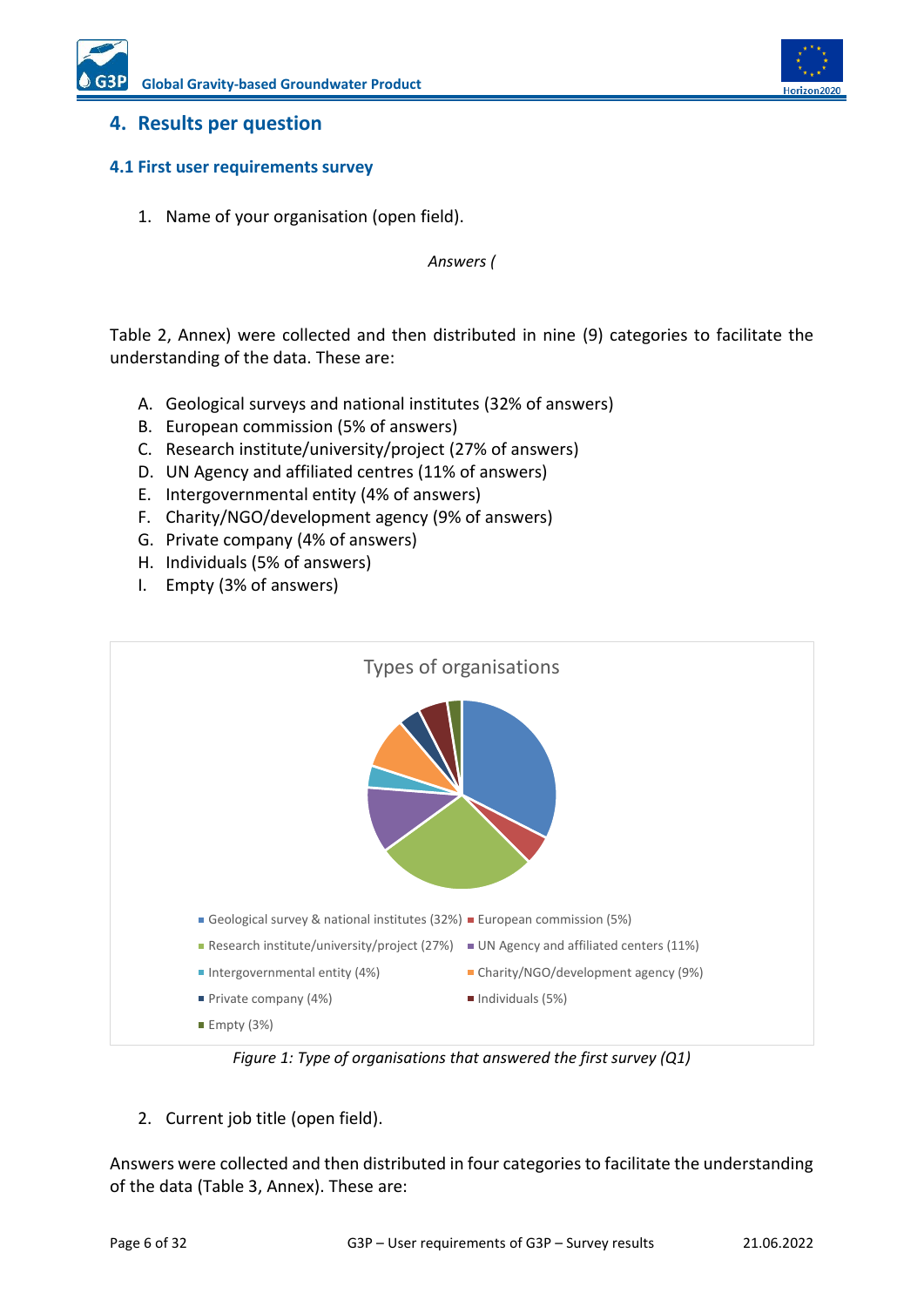

- A. Researcher/PhD/Postdoc/Professor/Lecturer/scientist (45% of answers)
- B. Project leader/manager/engineer/programme specialist/officer/director/advisor (45% of answers)
- C. Hydrogeologist (7% of answers)
- D. Student (3% of answers)



<span id="page-6-0"></span>3. To which of these groups would you say your organisation belongs to? (multiple choice, multiple answer).

Total answers:

- o Policy makers 19 answers
- o Commercial users 2 answers
- $\circ$  Academic users 29 answers
- $\circ$  General public 6 answers
- $\circ$  Scientific and data organisations 37 answers
- $\circ$  Other 13 answers
	- Inter-governmental river basin organization (1 answer)
	- NGO (4 answers)
	- Non-Governmental Organization provides water for community (1 answer)
	- Transboundary aquifers managers (1 answer)
	- UN (3 answers)
	- Development Partners (1 answer)
	- Policy Support (1 answer)
	- Public service (1 answer)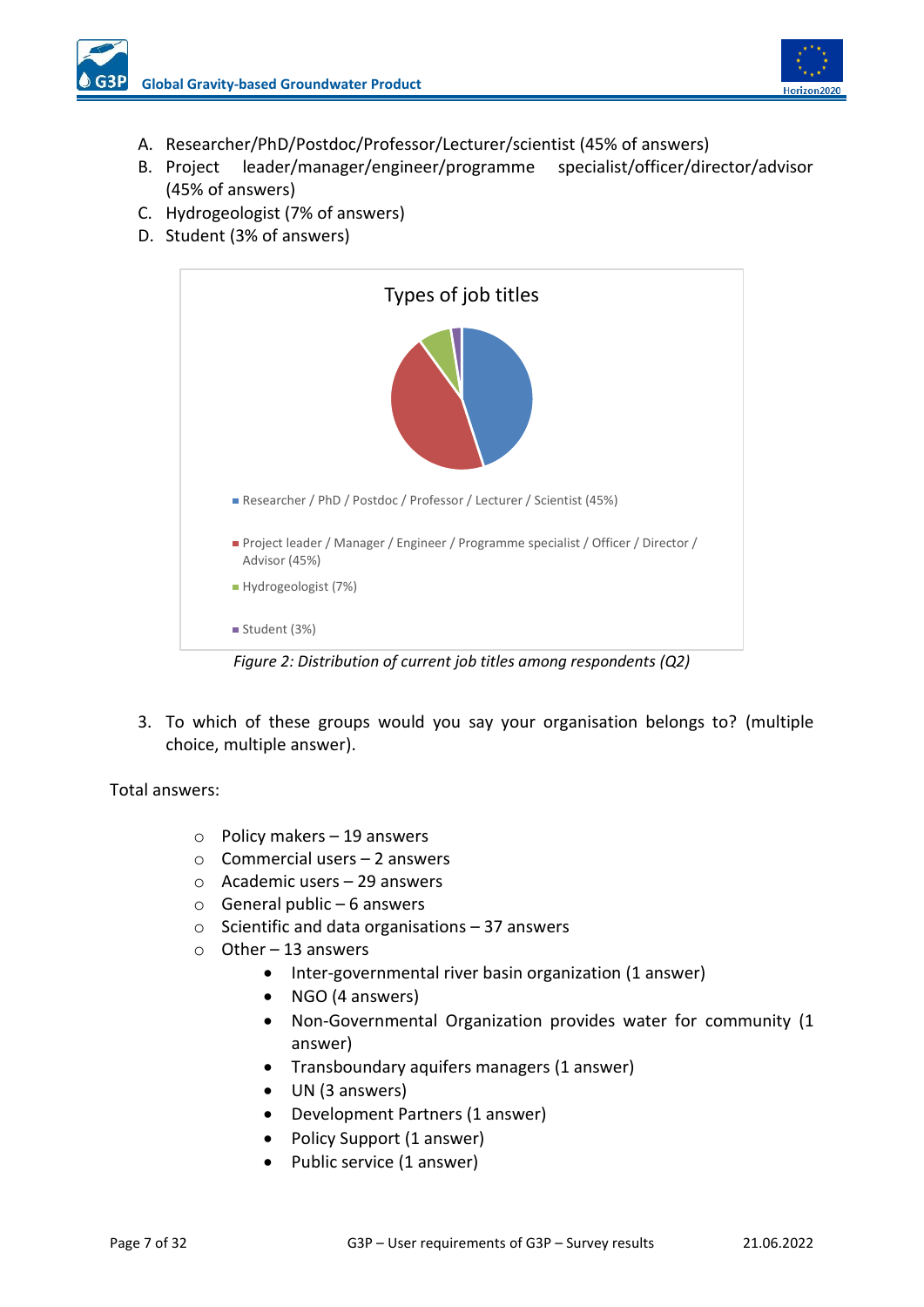



*Figure 3: Number of organisations that belong each user group (Q3)*

- <span id="page-7-0"></span>4. Is the groundwater product (data of groundwater storage variations with global coverage and monthly resolution from 2002 until present) something that might be useful for your organisation? (multiple choice, best answer)
	- o Yes 69 answers
	- $O$  No 7 answers
	- $\circ$  Maybe 4 answers



<span id="page-7-1"></span>*Figure 4: Percentage of respondents that think that G3P can be useful for their organisations (Q4)*

- 5. G3P will be provided as global grids with 0.5 degree and 1.0 degree resolution, and as area-average time series for large aquifer systems. Is this spatial resolution appropriate for your requirements? If not, please indicate what you prefer in the field "Other" (multiple choice, best answer).
	- o Yes 39 answers
	- o Other 35 answers
	- o Empty 6 answers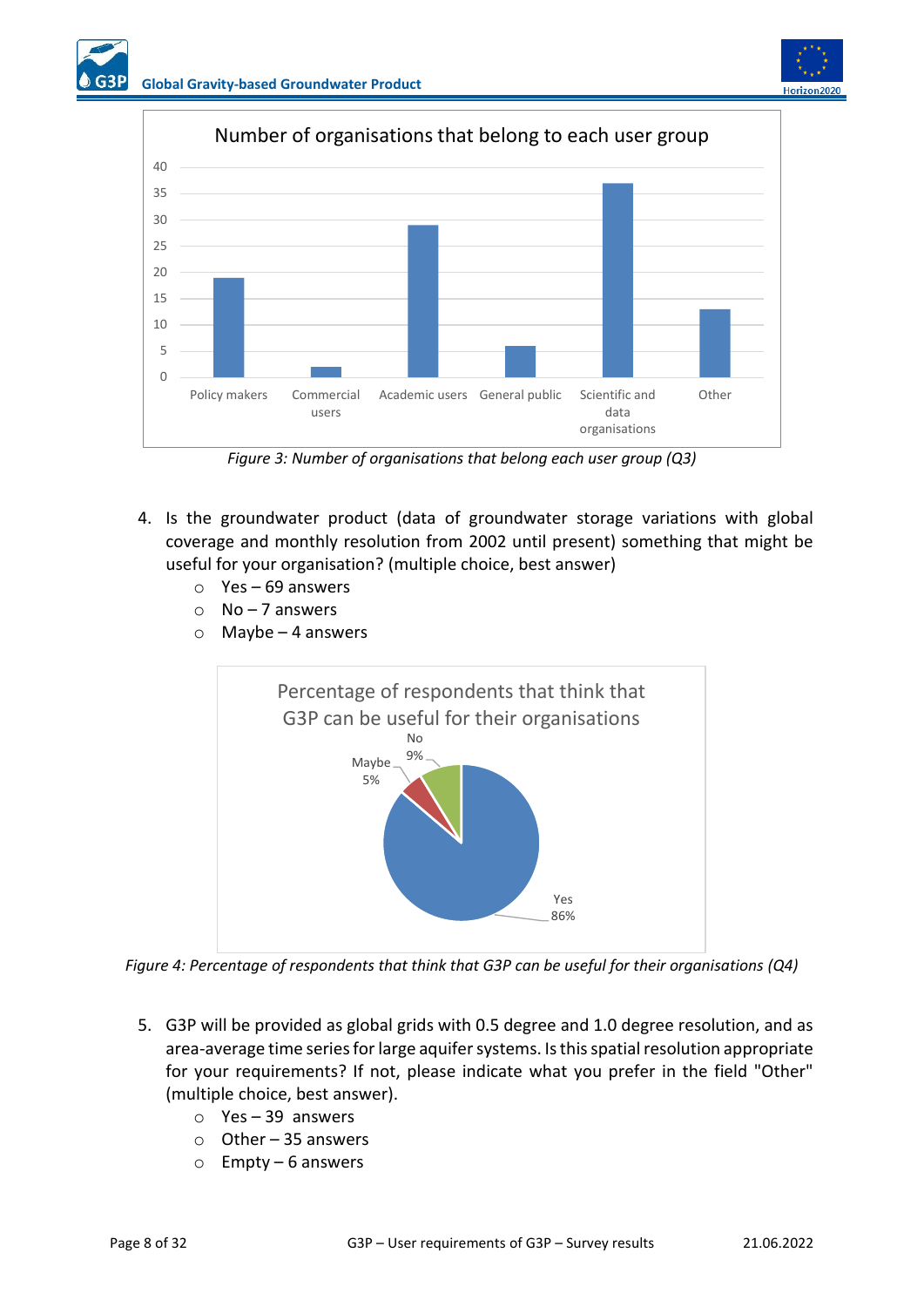

*Figure 5: Percentage of respondents that find global grids with 0.5 degree and 1.0 degree resolution appropriate (Q5)*

*Individual "Other" answers are presented i[n](#page-30-0)* 

<span id="page-8-0"></span>[Table 4](#page-30-0) (Annex). These answers can be ordered as follows:

- Higher resolution, without giving a specific number  $-10$  answers
- Flexibility preferred  $-2$  answers
- Higher resolution equal or below 0.5 degree 1 answers
- Higher resolution equal or below 0.25 degree 8 answers
- Higher resolution equal or below 0.1 degree 9 answers
- Higher resolution equal or below 0.01 degree  $\sim$  1 km  $-$  1 answer
- Higher resolution equal or below 100 m 1 answer
- No direct answer  $(N/A)$  3 answer



<span id="page-8-1"></span>*Figure 6: Number of answers for other preferred resolutions of G3P (Q5)*

Horizon2020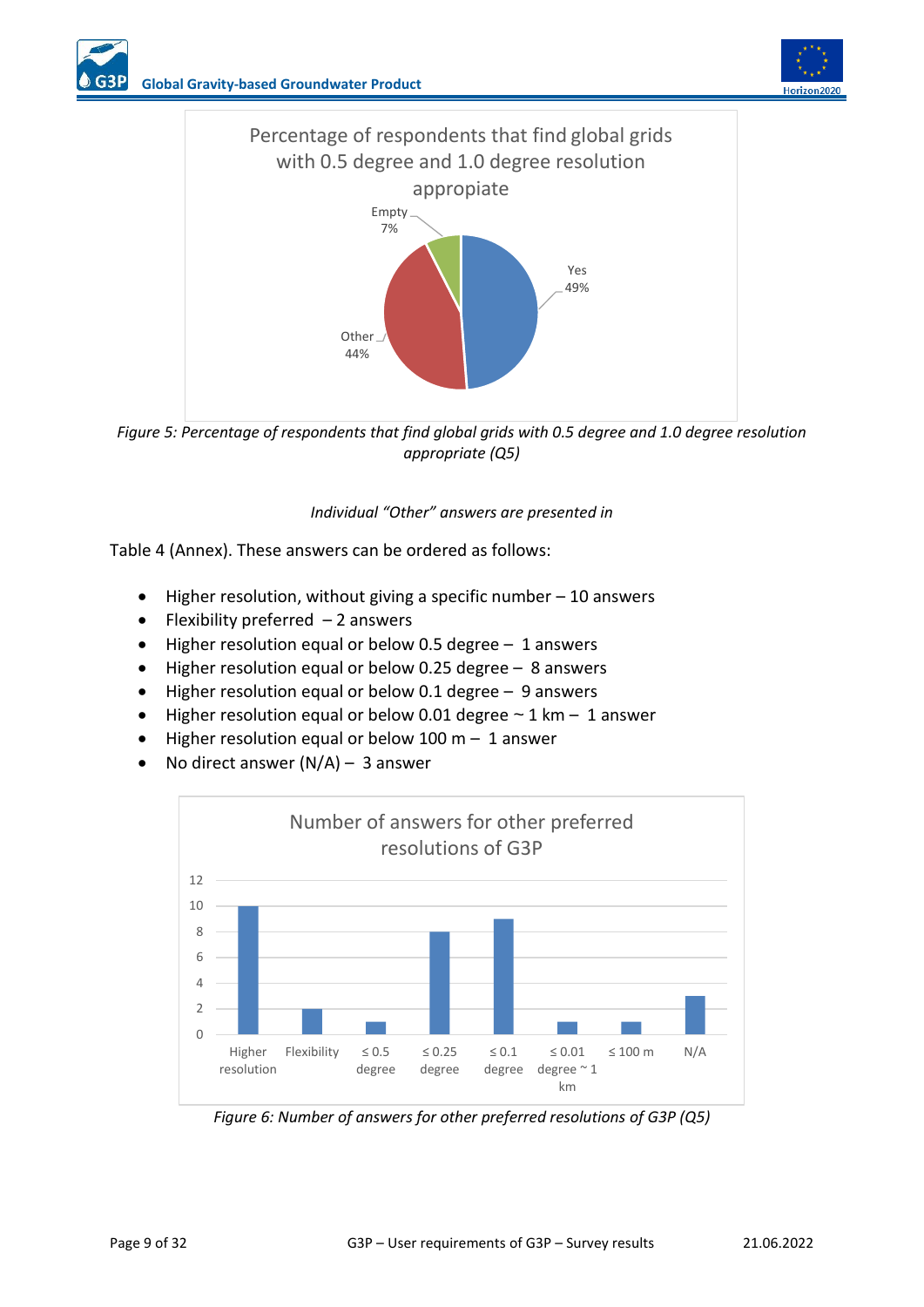

**Global Gravity-based Groundwater Product**

- 6. What levels of spatial aggregation would be useful for you? (multiple choice, multiple answer).
	- o Pixel 51 answers
	- $\circ$  Large river basins 30 answers
	- $\circ$  Large aquifers 38 answers
	- $\circ$  Specific irrigation regions 27 answers
	- $\circ$  Other 7 answers
		- As detailed as possible
		- Groundwater bodies
		- Countries, provinces
		- Catchment level
		- Flexibility of options preferred
		- Micro watersheds
		- Smaller river basins (sub-basins)



*Figure 7: Number of answers for each level of spatial aggregation preferred (Q6)*

- <span id="page-9-0"></span>7. G3P data will be provided monthly. Is this temporal resolution appropriate for your requirements? If not, please indicate what you prefer in the field "Other" (multiple choice, best answer).
	- o Yes 69 answers
	- $\circ$  Other 7 answers
		- Bi-weekly (1 answer)
		- Weekly (3 answers)
		- Every 10 days (1 answer)
		- Daily (1 answer)
		- Shorter for selected areas (1 answer)
	- o Empty 4 answers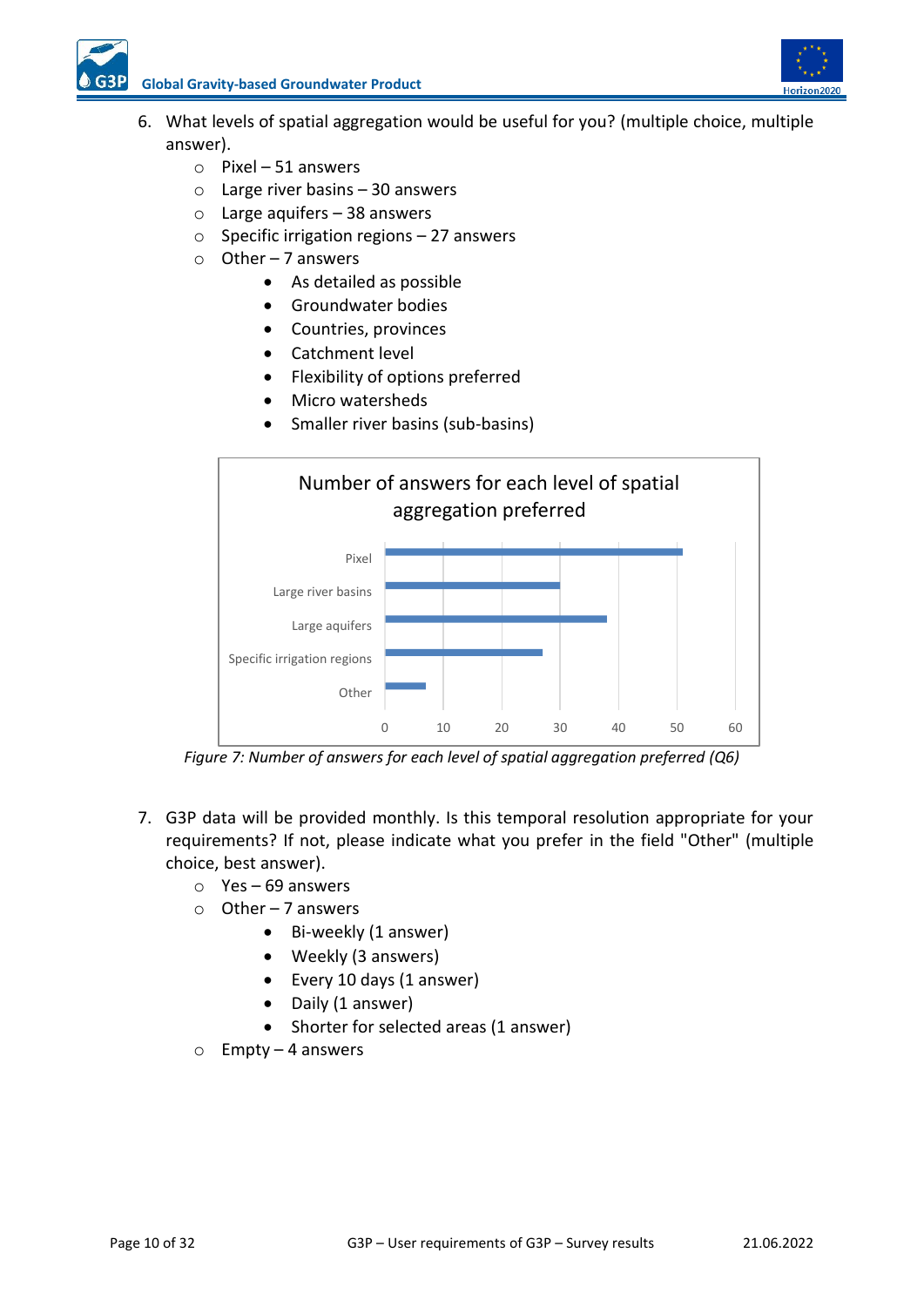



<span id="page-10-0"></span>*Figure 8: Percentage of answers to the question: is a monthly resolution appropriate for your requirements? (Q7)*

- 8. What latency would be useful for you? (latency: time delay between the date at which an observation is taken and the date when the observation is provided to the end user) (multiple choice, multiple answer).
	- $\circ$  1 week 27 answers
	- $\circ$  1 month 43 answers
	- $\circ$  2 to 3 months 19 answers
	- $\circ$  6 months 17 answers
	- $\circ$  Other 2 answers
		- Up to 15 days will be acceptable
		- As with other questions of temporal and spatial scale, the finer resolution/lowest latency is the most convenient and most useful provided that uncertainty is communicated and managed. The data must be reliable.
	- o Empty 4 answers



<span id="page-10-1"></span>*Figure 9: Number of answers for each proposal latency (Q8)*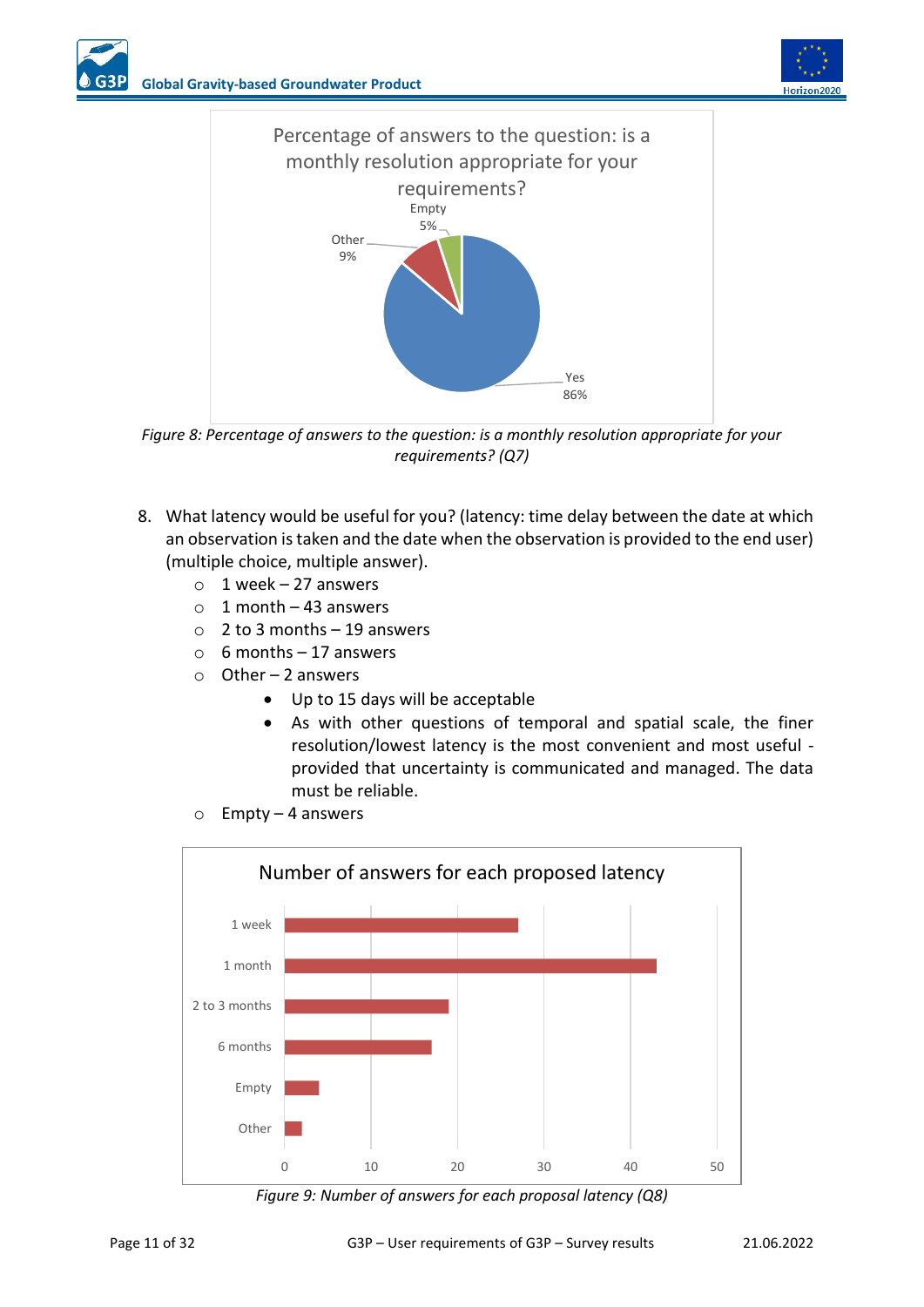

- 9. What way of showing uncertainties would be useful for you? (multiple choice, multiple answer).
	- o Min-max 37 answers
	- o Percentiles 29 answers
	- $\circ$  Confidence interval 44 answers
	- o Other 3 answers
		- Any, if the uncertainty is explained
		- Options preferred
		- Variance
	- o Empty 4 answers



*Figure 10: Number of answers per preferred way of showing uncertainties (Q9)*

- <span id="page-11-0"></span>10. How important would it be to have a quality assessment of the outputs generated at the pixel level? (multiple choice, best answer)
	- o High 43 answers
	- o Moderate 29 answers
	- $\circ$  Low 3 answers
	- $\circ$  Not relevant at all 0 answers
	- o Empty 5 answers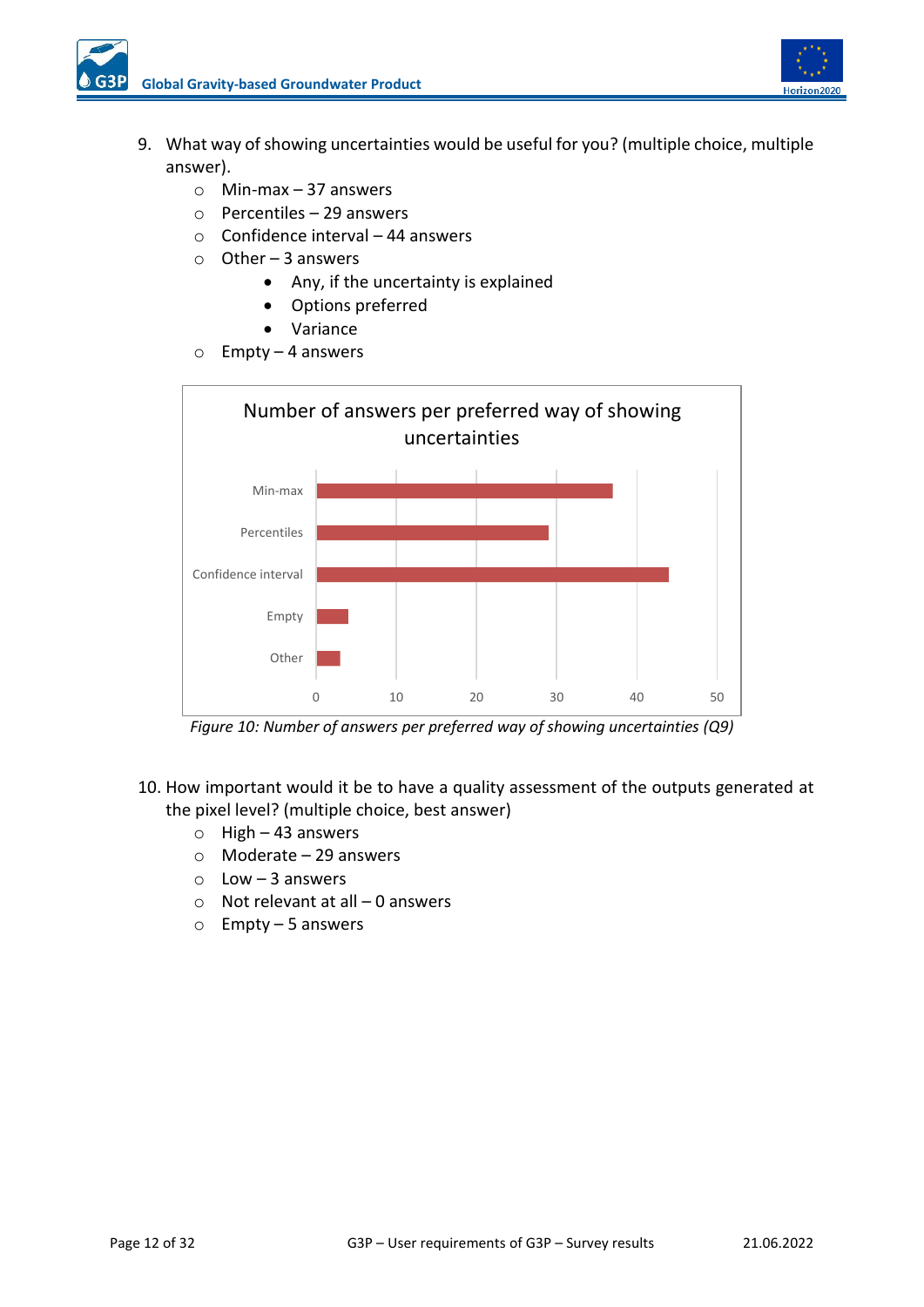



<span id="page-12-0"></span>*Figure 11: Importance of having a quality assessment of the outputs generated at the pixel level (Q10)*

- 11. How quality assurance (QA) of G3P products should be reported? (multiple choice, multiple answer).
	- o Through a QA layer with a reliability qualitative index (Highest quality, Good data, Marginal or Lowest quality, Filled/No data) – 50 answers
	- o Through a QA layer with detailed QA flags about the "overall usefulness" and reliability values for each G3P subcomponent (TWS, glaciar, snow, soil moisture, river and lakes) – 37 answers
	- $\circ$  Other 1 answer
		- Providing some means of allowing the user to access detailed information regarding source data and processing methods would be very useful.

<span id="page-12-1"></span>

 $\circ$  Empty – 10 answers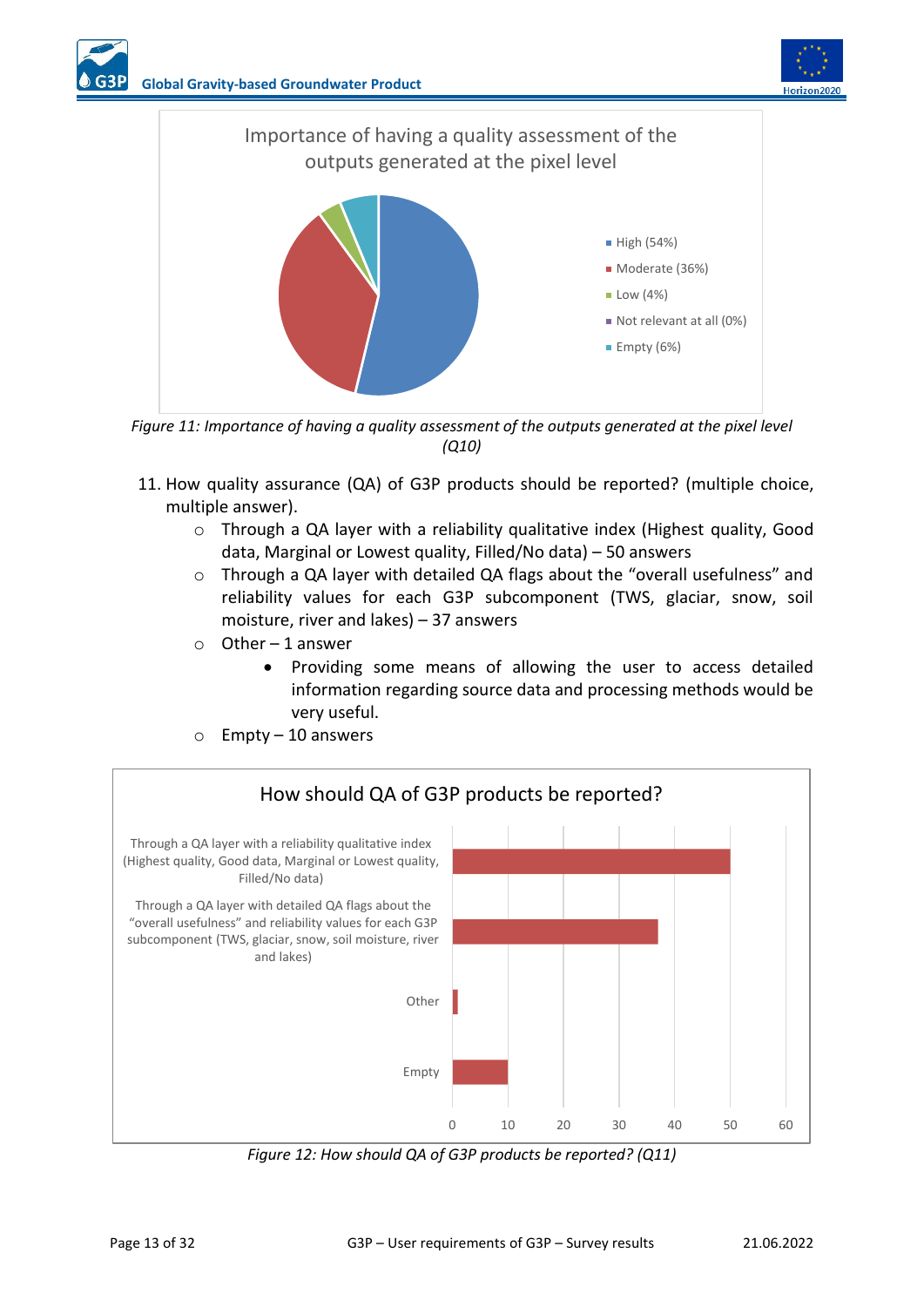

- 12. The groundwater product (G3P) on long-term monthly groundwater storage variations will be made available for visualization, analysis and download through two service portals: Global Groundwater Monitoring Network (GGMN, https://ggmn.un-igrac.org) and the Gravity Information Service (GravIS, [http://gravis.gfz-potsdam.de/home\)](http://gravis.gfz-potsdam.de/home). Is there another way of accessing to the data that we should consider? (multiple choice, multiple answer).
	- $\circ$  FTP 15 answers
	- o Cloud repositories/catalogues ( eg. Earth Engine, S3 bucket of Amazon Web Services,…) – 26 answers
	- $\circ$  There is no need to consider another way of accessing the data 30 answers
	- $\circ$  Other 8 answers
		- C3S Climate Data Store
		- Google Earth Engine would be the best
		- API to trigger the development of applications
		- API to download the product (if not already available)
		- Copernicus CDS
		- Bulk download of some sort is important to use data in other apps. WMS layer might be also good.
		- Copernicus Open Access Hub?
		- Allowing the user to access the files would be very valuable
	- o Empty 11 answers



*Figure 13: Ways of accessing the data that the consortium should consider (Q12)*

- <span id="page-13-0"></span>13. For which of the following activities do you think the groundwater product (G3P) has a direct use? (multiple choice, multiple answer).
	- o Support of water resources management activities 71 answers
	- $\circ$  Risk assessment for water security 63 answers
	- o Food security 39 answers
	- $\circ$  Drought monitoring 61 answers
	- $\circ$  Global hydrological models 54 answers
	- $\circ$  Awareness raising  $-44$  answers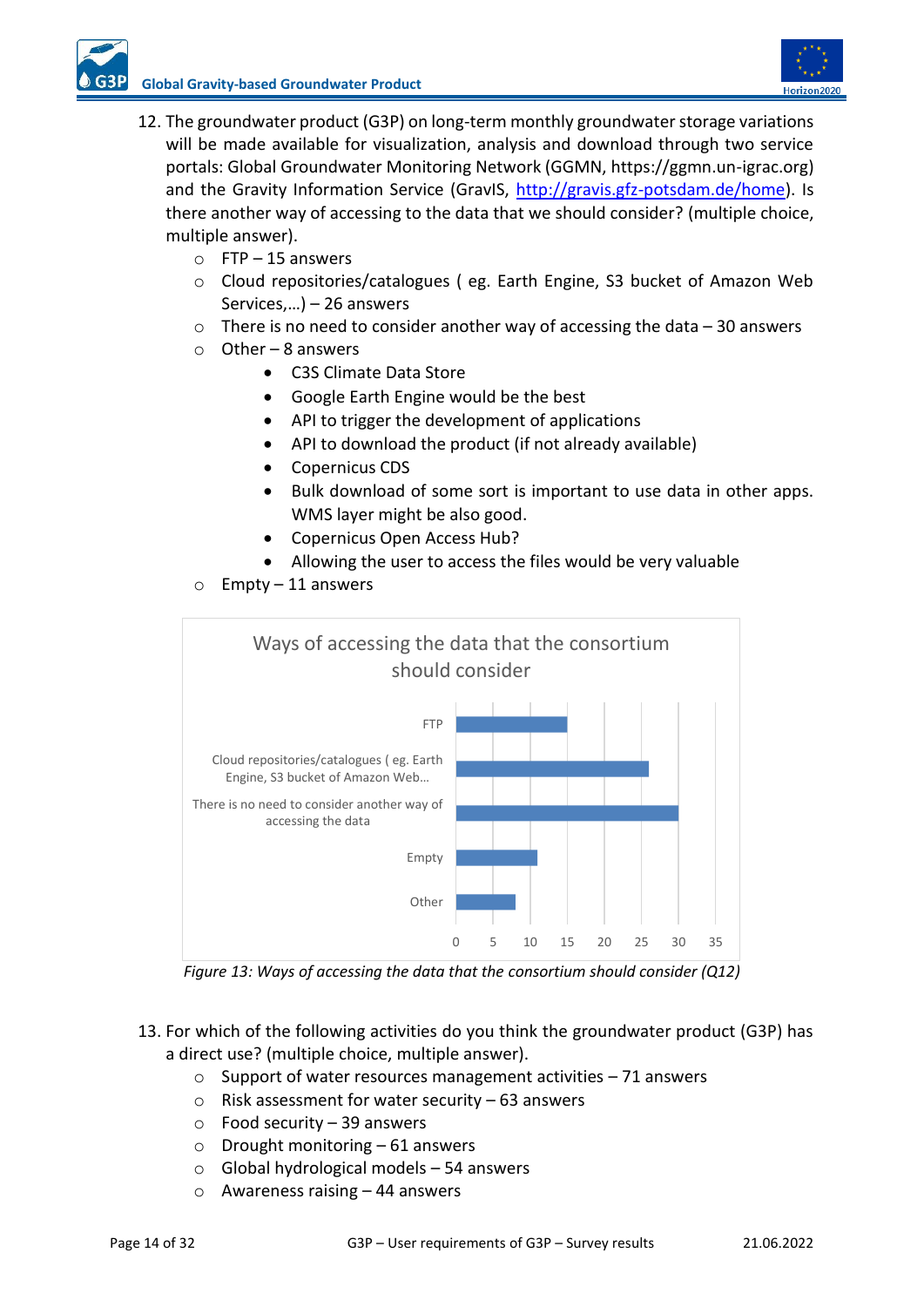

#### $\circ$  Other – 4 answers

- Global groundwater models, research in general (1 answer)
- Water accounting (2 answers)
- Basically all applies (1 answer)
- $\circ$  None 0 answers
- $\circ$  Empty 4 answers



*Figure 14: Activities for which G3P has a direct use (Q13)*

- <span id="page-14-0"></span>14. Do you think that you would be able to use the groundwater product in your current position? (multiple choice, best answer).
	- o Yes 66 answers
	- $\circ$  No 4 answers
	- o I don't know 6 answers
	- o Empty 4 answers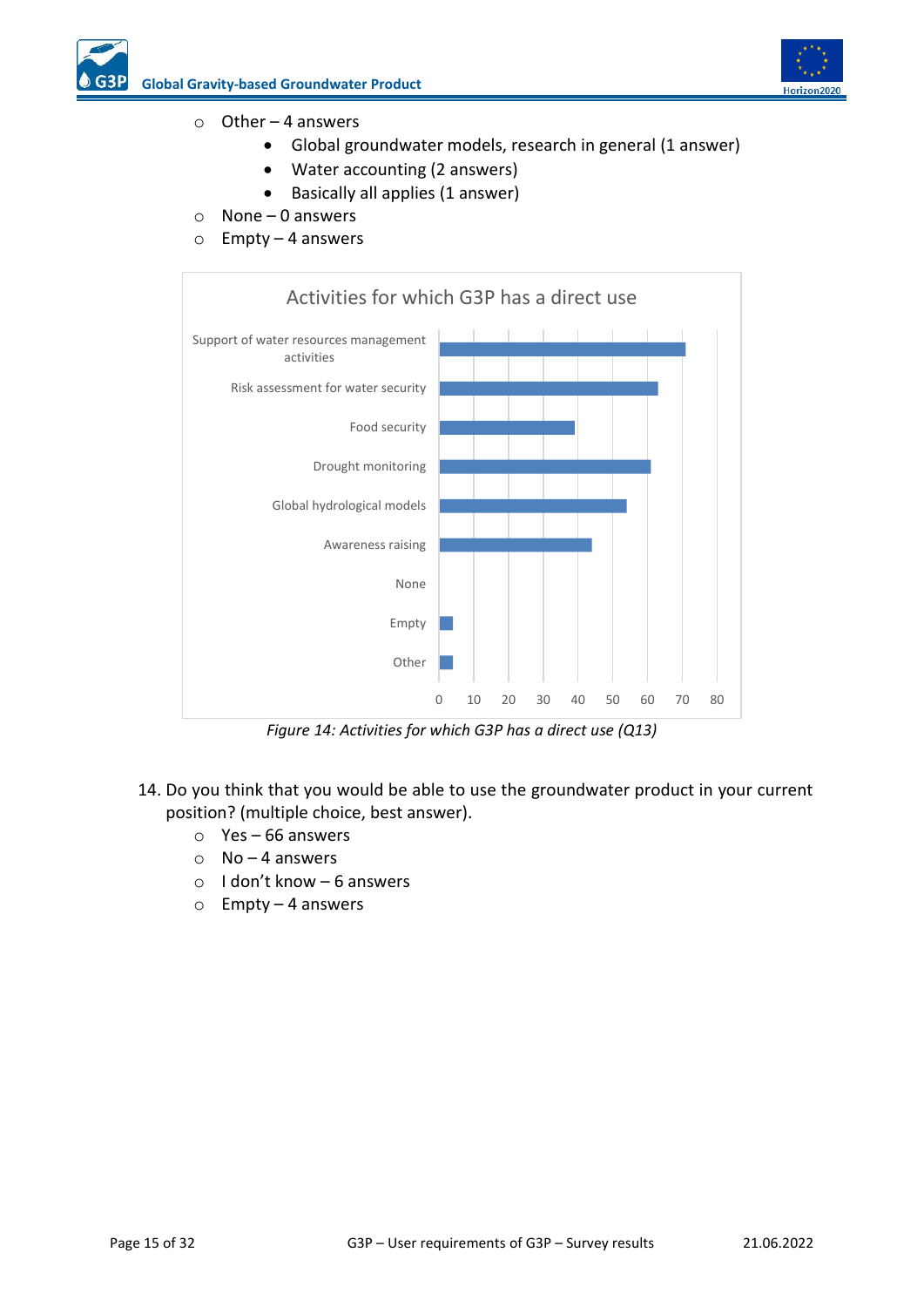



<span id="page-15-0"></span>*Figure 15: Percentage of respondents that think that they will be able to use G3P in their current position (Q14)*

15. If you answer "Yes" to the previous questions, please indicate how would you use the groundwater product. If you answer "No", please let us know why, or if we can do something to make it more useful to you (open field).

The answers of this question have been grouped into eight (8) categories to facilitate a quick overview. The categories have been ordered in a decreasing way by the amount of corresponding answers.

- **i. For advocacy/awareness raising; science-policy interface; management (17 answers)**
	- for science policy interface related actions
	- The database would be useful to identify high risk areas and to advocate for water security
	- Since we are an NGO so these data will be very much useful for the local community and society. We will use our scientific knowledge to decipher the condition and will provide support to the marginal people
	- For developing decision support systems for water management.
	- We would be using the G3P product for knowledge and policy decision-making tools, regarding transboundary aquifers management.
	- '- Advise decision makers and developers, Applications in research programs and trainings
	- Development of Water Resource Management Strategies buildt on remote sensing data. This is especially relevant for countries where data availability on water resources is bad. Further the data would help to estimate the potential for sustainable water abstraction and in consequence the potential for the expansion of irrigated agriculture.
	- Planification des ressources hydroagricoles. Optimisation des coûts d'énergie.
	- This product will help to better manage the groundwater resources.
	- Help in my project related to groundwater governance
	- Water availability is crucial for healthy ecosystems, so we should protect the specific ground water resources for critical ecosystems. The product can be used to prioritize our conservation actions.
	- It gives an indication of area possible to be irrigated
	- I intend to demontrate to my government (Malaysia), on the importance & relevance of groundwater monitoring, to ensure sustainable water resources.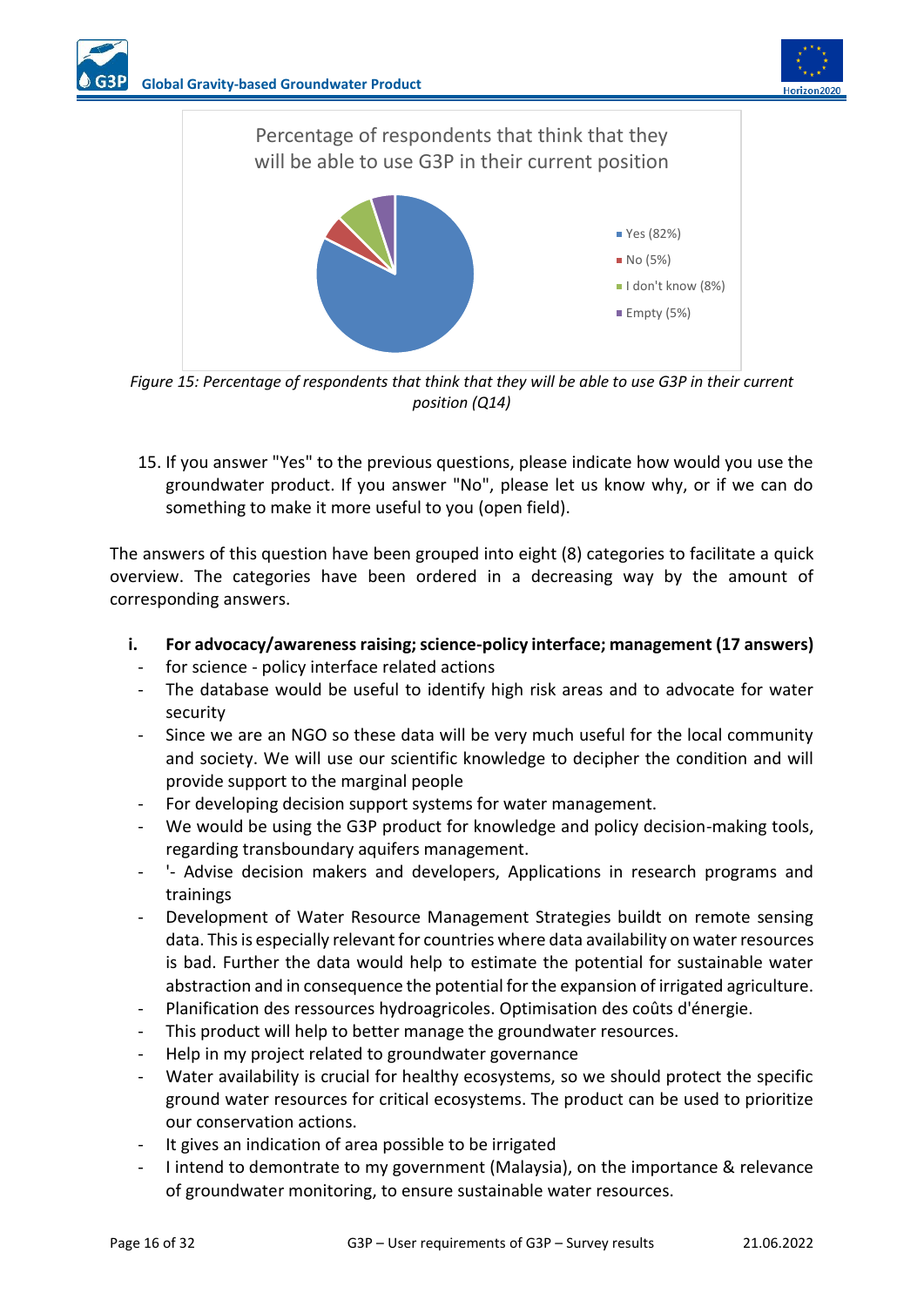

- We conduct researches on GW droughts, and also are involved on researches dealing with EU water policy such a River basin management plans. This would contribute.
- We consult for the national water resources authority and regional governments hence this product will help us develop a regional understanding of groundwater storage and its related impacts
- to be able to help farmers to adopt with the water shortage
- The groundwater product would be very useful for my current job to analyze the situation of groundwater availability and groundwater use in the Lower Mekong River Basin.

#### **ii. In combination with models (13 answers)**

- constraint for water management tools and groundwater recharge model.
- Evaluate global modelling efforts.
- In hydrological models
- Validation and intercomparison to large scale hydrological models and remote sensing estimates
- combined with groundwater numerical models
- For water accounting
- We have a tool on Water budgeting that gives seasonal water requirements for crops and other usages in rural areas/ water scare areas, we would like to integrate this dataset also into that
- Data assimilation with in-house global hydrological model
- Integrations in regional and local groundwater vulnerability models. Comparison to ongoing isotope sampling projects. Monitoring of groundwater abstraction for agricultural use as well as domestic supply in and around the city of Cape Town, where groundwater development for water stress relief has recently been commission.
- For comparison to the outputs of our global hydrological model
- Feasibility study to assimilate the data into the hydrological model for GloFAS
- To validate and assimilate into our large scale hydrological and water resources models
- drought monitoring as part of EDO/GDO
- GW BALANCE AND RECHARGE ESTIMATION

#### **iii. For monitoring/forecasting (10 answers)**

- To monitor groundwater level changes.
- In Remote sensing monitoring of groundwater
- It would be used for groundwater drought monitoring in some big aquifers.
- The groundwater product will be of great use in monitoring the state of aquifers that suffer from overexploitation. It can be used to supplement the measurements carried out in the field and the research in this subject.
- Monitoring trends on Mediterranean groundwater resources for governance purposes and support provided to countries in the region (planning)
- Yes, we drill water wells on average 150 shallow wells per year. This will help to forecast the service of the wells. Some of the wells have been dry out after serving two and three years etc.
- Cela va être utilisée comme une base de donné pour toutes les études en relation avec la gestion des ressources en eau et surtout souterraine, car actuellement il y a un manque dans les mesures de niveau piézométrique sur terrain (mauvaise couverture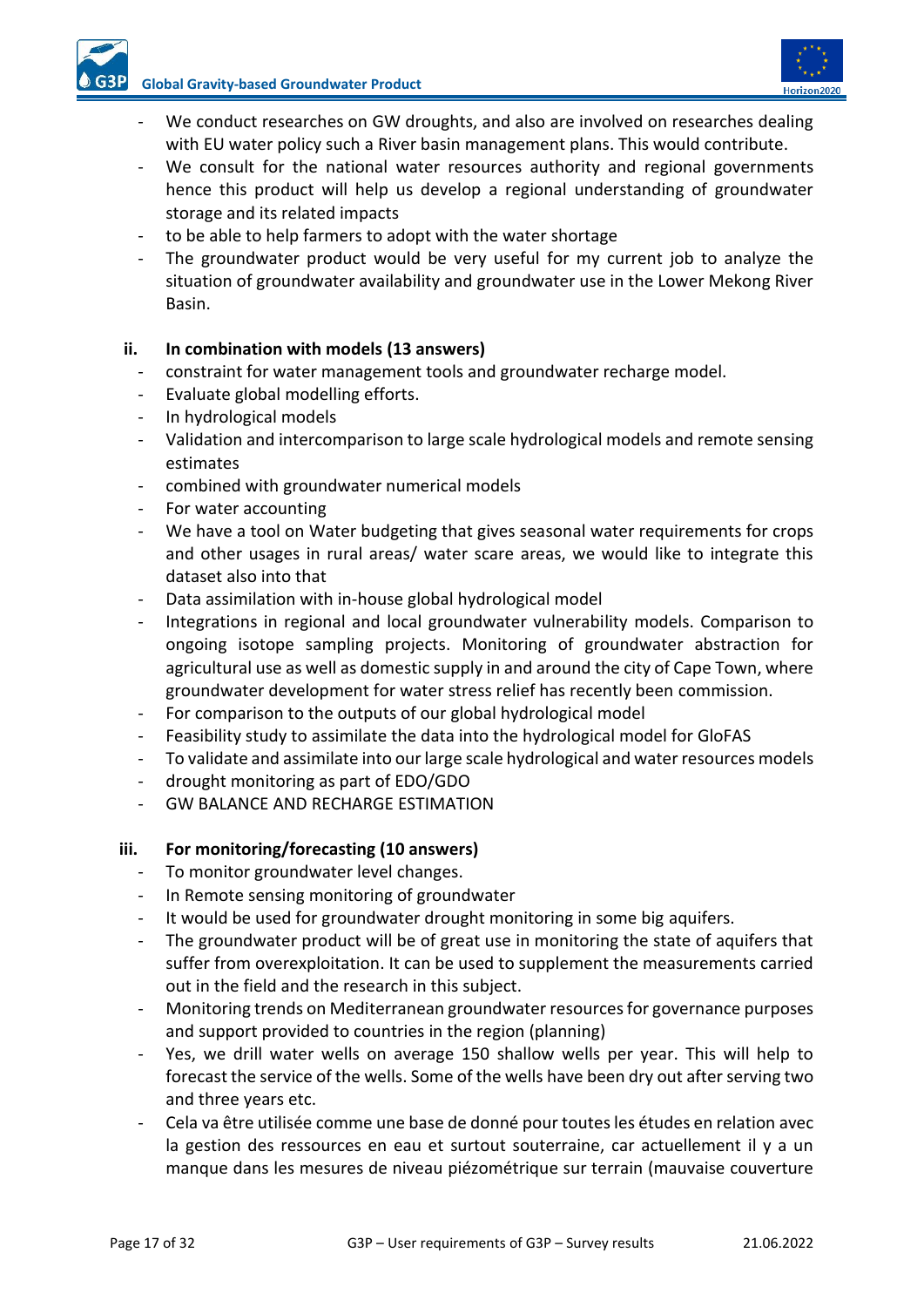

et fréquence faible des compagnes) cela est conjuguée aussi à une autre difficulté pour le suivi des ressources souterraines à savoir la prolifération des forages illicites.

- Drought monitoring and forecasting, impacts on socio-economic sectors
- Look at it in relation to conventional monitoring of GW in UK and other countries where I (e.g. India, Vietnam, Philippines). 2. Use in looking at climate resilience of rural gw supplies in Africa (e.g. Ethiopia)
- such product could have some application in the larger Pacific islands (Fiji, Vanuatu, Solomons) if its resolution could be increased to at least 0.1 x 0.1 degrees. It could assist in monitoring of aquifer impacts from the mineral bottling industry.

#### **iv. Groundwater assessment (6 answers)**

- Analysis of the vulnerability of aquifers, droughts, climate change adaptation
- For regional scale groundwater assessments
- regional scale water resource assessment
- GW stocks assessment
- In the analysis of flooding for specific regions, the condition of groundwater must be taken into account.
- analysis of groundwater droughts (especially previous), supporting resource assessment, particularly in often data-scarce developing countries

#### **v. General answer (e.g. "I will use it for research") (6 answers)**

- supporting various projects at IWMI
- i hope we can use this data in our work
- Water management, groundwater modelling, vater accounting, ...
- In most of the studies which i am doing (for example water according) i need this information
- For my research
- I am current a postdoc working on a specific project. I will use it in future research.

#### **vi. To compare with/complete other datasets (5 answers)**

- comparison with my calculations derived from ground-water-monitoring plus porosity
- I shall compare the data with those of Geological Institute of Romania and if it is the case I shall fill in the gaps where necessary.
- We give int'l MSc education in EO for water cycle and water resources studies, and also have several PhD researchers and staff working in this. So, a welcome data set, completing our EO water cycle.
- My current research involves quantifying groundwater dynamics and controls at the regional scale - the G3P could possibly be correlated/compared with the results of my work. Rigorously applying the G3P would require having knowledge of the source data, processing methods, and uncertainty. An accompanying academic paper/supplementary paper would be welcome.
- Support hydrological data collection and analysis of Land and Water Division projects.

#### **vii. Not applicable/other (4 answers)**

- Fixed-term position finishing soon
- This project aims to develop the Global Gravity-based Groundwater Product, the G3P, which monitor groundwater storage changes with global coverage and monthly resolution from 2002 until present by a cross-cutting combination of GRACE and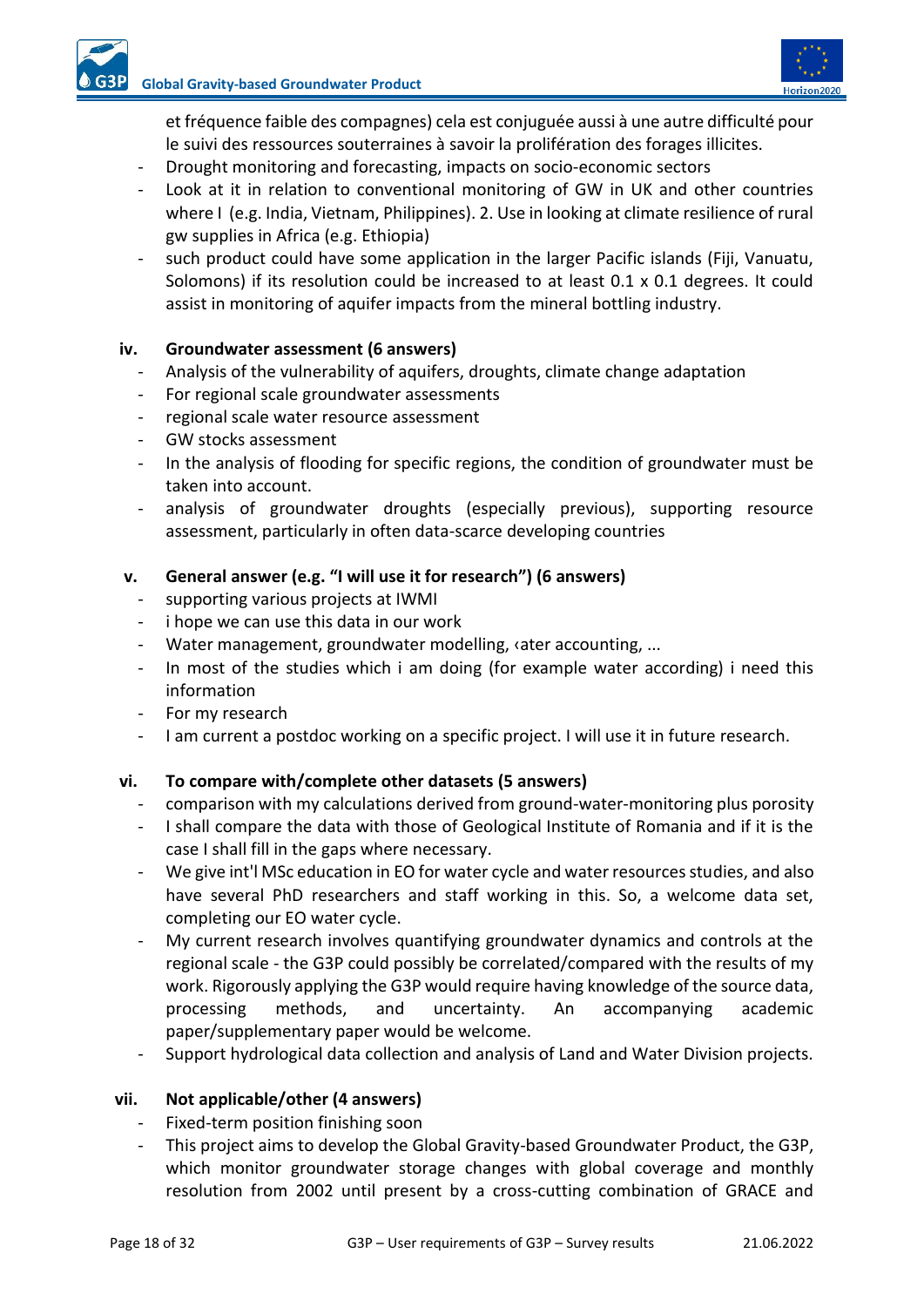

GRACE-FO satellite data with water storage data that are based on the existing portfolio of the Copernicus services.

- i will use time series of groundwater level for my study area
- I would like to see a number of showcases/ usecases to get a better idea on current and potential uses of the product. Would you be able to share them? Our project have a special focus on developing sustainable agricultural solutions, whereby IWRM is integrated and setup to ensure the long-term availability of (ground)water.

#### **viii. In Managed Aquifer Recharge (MAR) projects (2 answers)**

- Research of potable and thermal water aquifers; MAR applications.
- In my research work as to experiment managed aquifer recharge techniques in area of water scarcity.

#### 16. Do you have any additional feedback? (open field).

The answers of this question have been grouped into four (4) categories to facilitate a quick overview. The categories have been ordered in a decreasing way by the amount of corresponding answers.

#### **i. Cautious about accuracy/uncertainty of the product (7 answers)**

- I am curious about the accuracy of the monitored data.
- I don't expect any accuracy of a single moment-raster, but maybe there is some useful information on changes and comparisons of droughts in different years; do you clean your data from effects of the moon-gravity ?
- Considering a lower spatial resolution it would be a very interesting product.
- I am just concerned about the grid size, If the grid size will be at a very minimum scale then it will impart a better picture to the farm level
- Any output for the quality? what is your source data? (how can I check the accuracy of the output)? Thanks
- Good initiative. But, please give good information to users as GRACE data present very complex signals, influenced by many earth gravimetric field processes.
- As my interest is academic and research orientated, I will emphasize that finer resolutions and reduced latency is most welcome provided uncertainty and error is managed and quantified. I look forward to seeing the results of your work!

#### **ii. Positive comments (5 answers)**

- Glad to see that new groundwater resources products will be available and could be the first preliminary approach for future more detailed assessment
- This product would be very useful
- It is very important data source for developing countries that have no alternative data sources.
- Thank you
- This is a great initiative looking forward to seeing the outputs of it and I am sure this will be very welcomed by the scientific community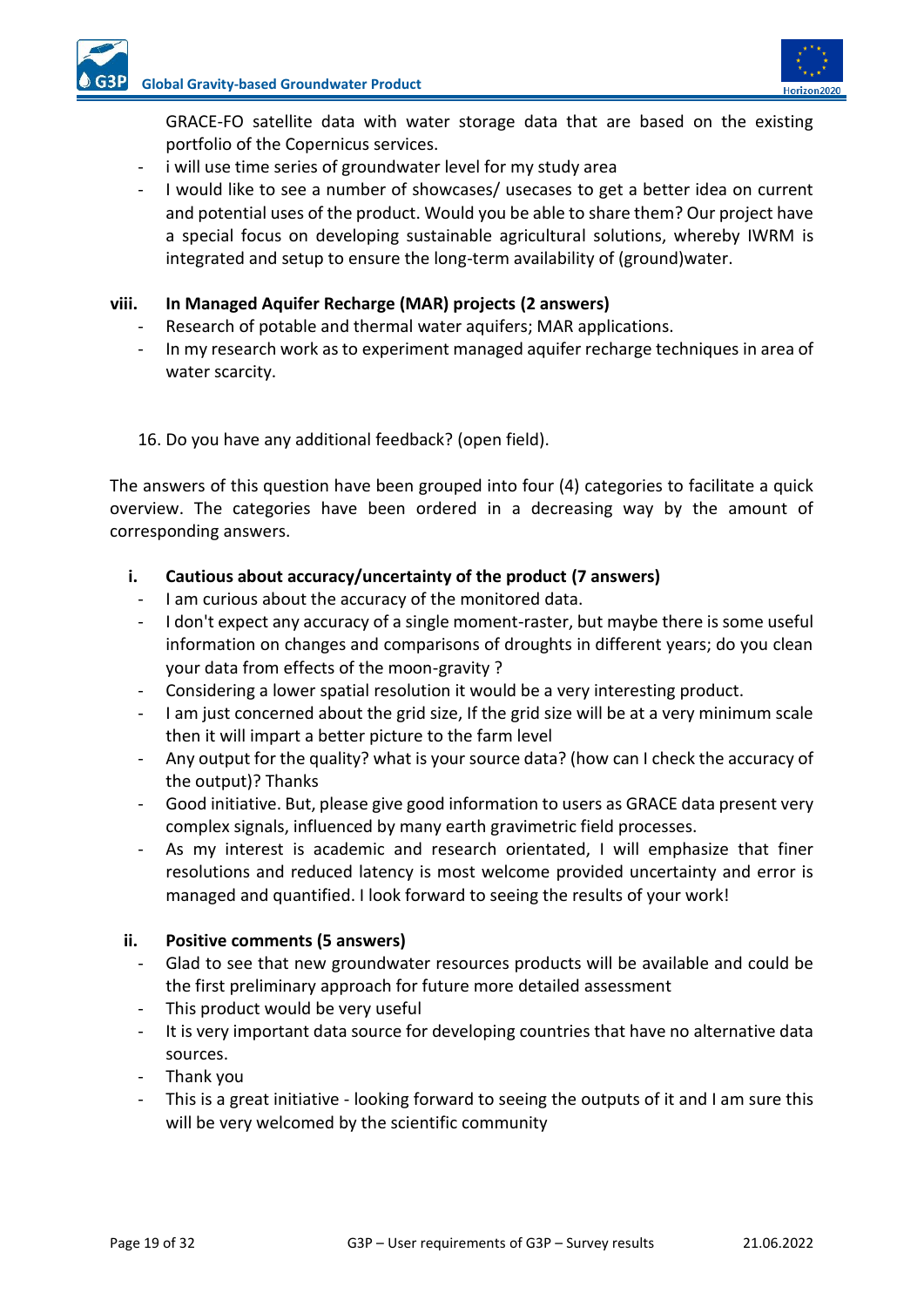

#### **iii. Extra requests/wishes (3 answers)**

- For research purposes it would be good to have access to all the input layers as well for checking
- If I have a chance, I would like to join your team and learn more about this product and apply to the Mekong River Basin.
- The program could explore how privately monitored wells can be incorporated to increase data density while maintaining quality?

#### **iv. Other (1 answer)**

Recently, the G3P project has become a member of the ICT4Water cluster, which is a hub for EU-funded research and innovation projects on ICT applied to water management. By joining the cluster, G3P is now united with 40 other projects that have digitalisation at their core as a mean to address several research and innovation topics.

#### <span id="page-19-0"></span>**4.2 Follow up user requirements survey**

- 1. What is the accuracy of groundwater storage change that G3P needs to meet to be useful for your applications? (multiple choice, multiple answers).
	- a) For the long-term trend of groundwater storage change (in mm water equivalent):
		- $\circ$  100 mm/year 2 answers
		- $\circ$  50 mm/year 3 answers
		- $\circ$  10 mm/year 11 answers
		- $\circ$  5 mm/year 3 answers
		- $\circ$  1 mm/year 2 answers
		- $\circ$  No preference 2 answers
		- o Other 5 answers
			- perhaps good to express in % not in absolute term given very different climate regions
			- or as accurate as technology permits
			- As accurate as possible
			- Estimates of uncertainty and list of limitations
			- this really depends on the specific project, but (despite loving high resolutions) in general, I presume the range of 10 mm/year would be ideal, though 50mm/year would be OK. 100mm/year would likely be too course, particularly for more arid regions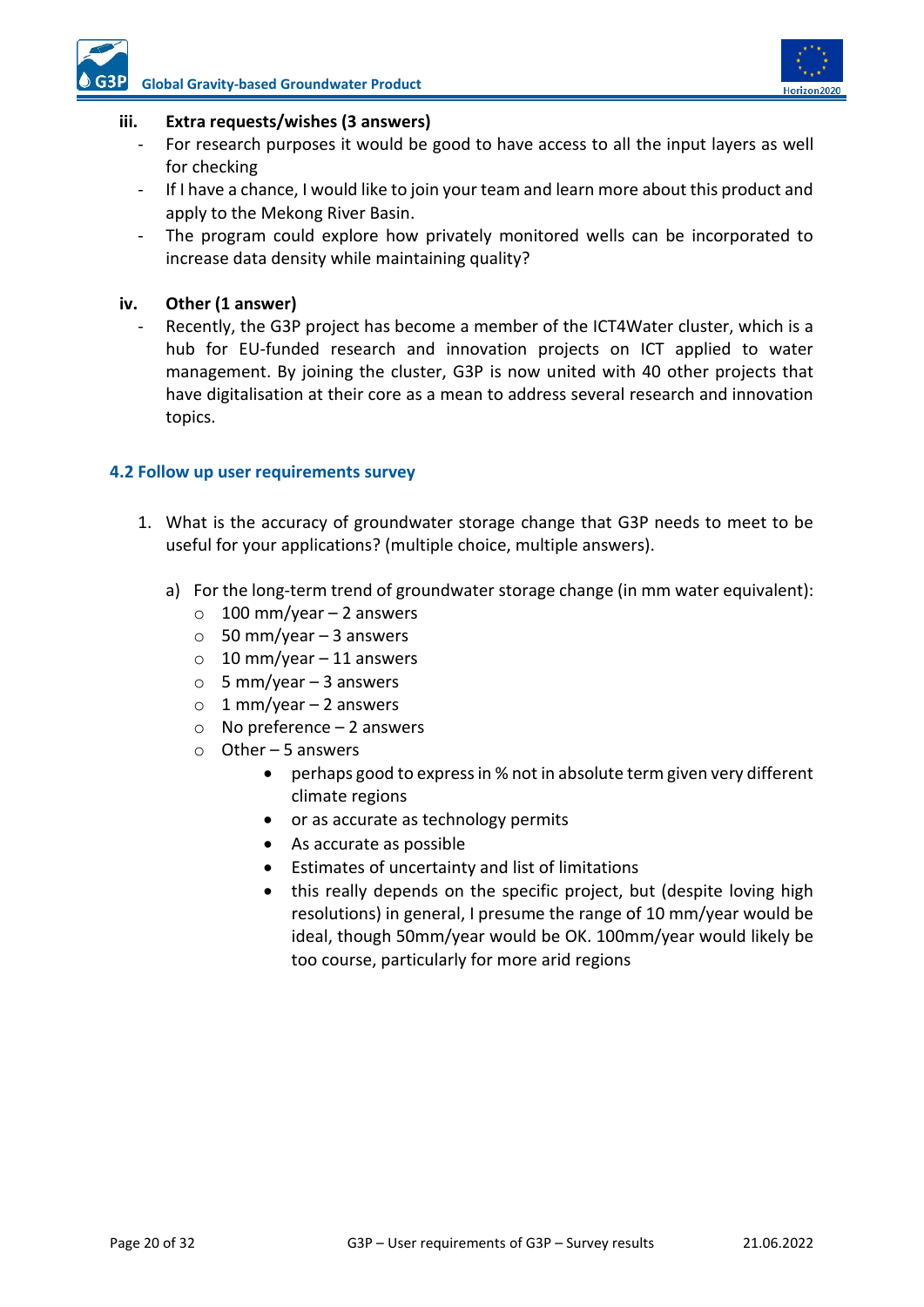



<span id="page-20-0"></span>*Figure 16: Accuracy of groundwater storage change that G3P needs to meet to be useful for user's applications (For the long-term trend of groundwater storage change)*

- b) For the change of groundwater storage from one month to another (in mm water equivalent):
	- $\circ$  100 mm/year<sup>5</sup> 1 answer
	- $\circ$  50 mm/year 0 answers
	- $\circ$  10 mm/year 5 answers
	- $\circ$  5 mm/year 8 answers
	- $\circ$  1 mm/year 4 answers
	- $\circ$  No preference 2 answers
	- o Other 4 answers
		- same as above (perhaps good to express in % not in absolute term given very different climate regions)
		- The unit mm/yr is confusing. I would say 1-3 mm for the change from month to month
		- As accurate as possible
		- Estimates of uncertainty and list of limitations

<sup>5</sup> This was a typo, the correct unit is "mm/month". Since only one person commented on this, it is assumed that the participants understood that the correct unit was mm/month and answered accordingly.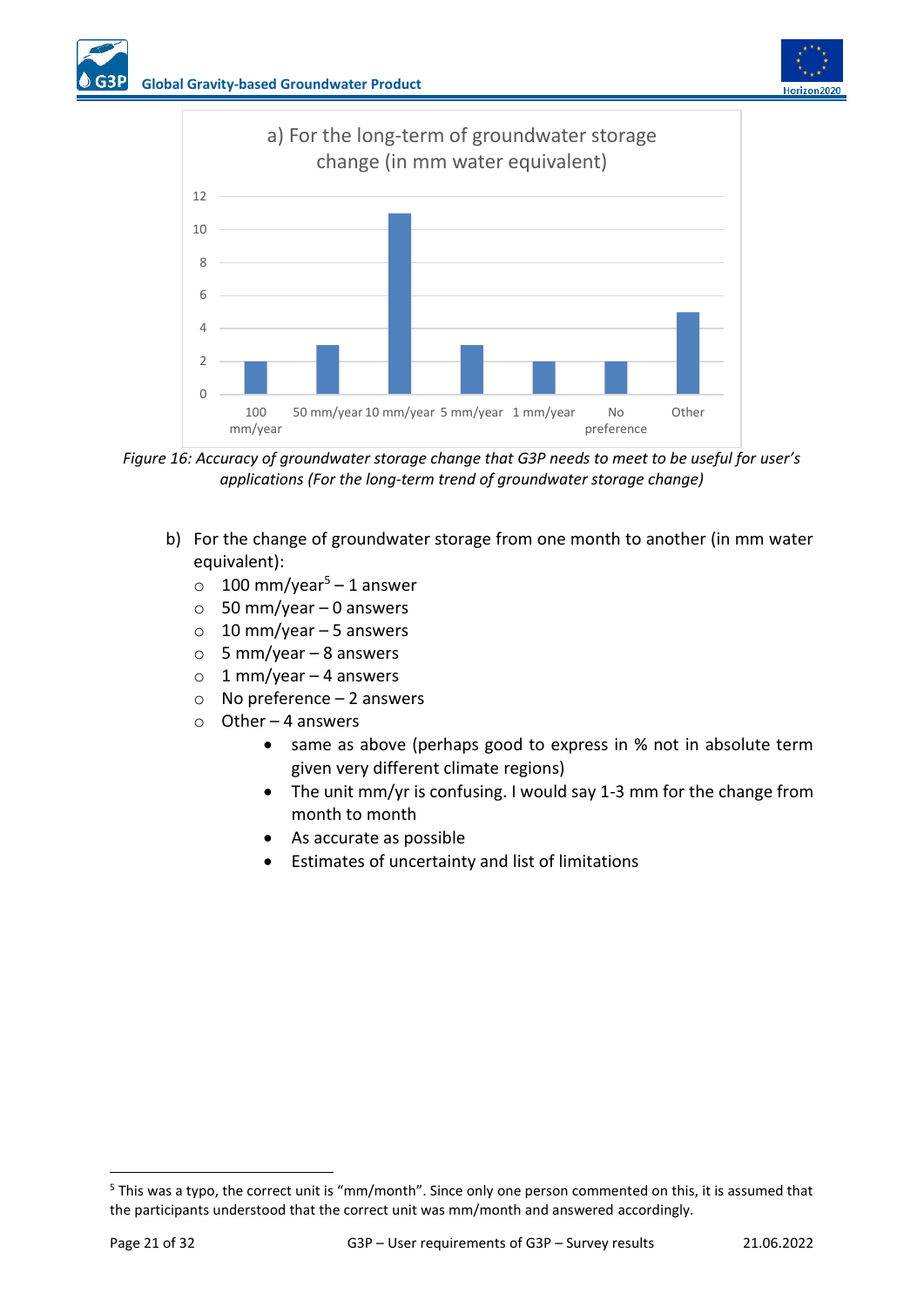



<span id="page-21-0"></span>*Figure 17: Accuracy of groundwater storage change that G3P needs to meet to be useful for user's applications (For the long-term trend of groundwater storage change)*

- 2. Does this required accuracy scale with the size of the target region of your applications? (multiple choice, multiple answers).
	- a. Yes, the required accuracy needs to be higher for larger regions/aquifers  $-3$ answers
	- b. Yes, the required accuracy can be lower for larger regions/aquifers 7 answers
	- c. No, the required accuracy is more or less independent of the size of the region/aquifer – 7 answers
	- d. Other
		- i. We are not very much engaged in Groundwater interventions at the current moment, but our interest would be to link observations with climate variance/data.
		- ii. Depends on the applications given spatial scales
		- iii. /our target region is global
		- iv. No, the required accuracy is more or less independent of the size of the region/aquifer.
		- v. Size and climatic zone both matter
		- vi. Estimates of uncertainty and list of limitations
		- vii. the accuracy indicated above is considering continental and global scale applications
- 3. Name of your organisation (open field).
	- Geological survey of Slovenia
	- International Water Management Institute, IWMI
	- Cyprus Geological Survey
	- iwmi
	- Mekong River Commission Secretariat
	- World Food Programme
	- IIASA
	- Texas Water Resources Institute. Texas A&M University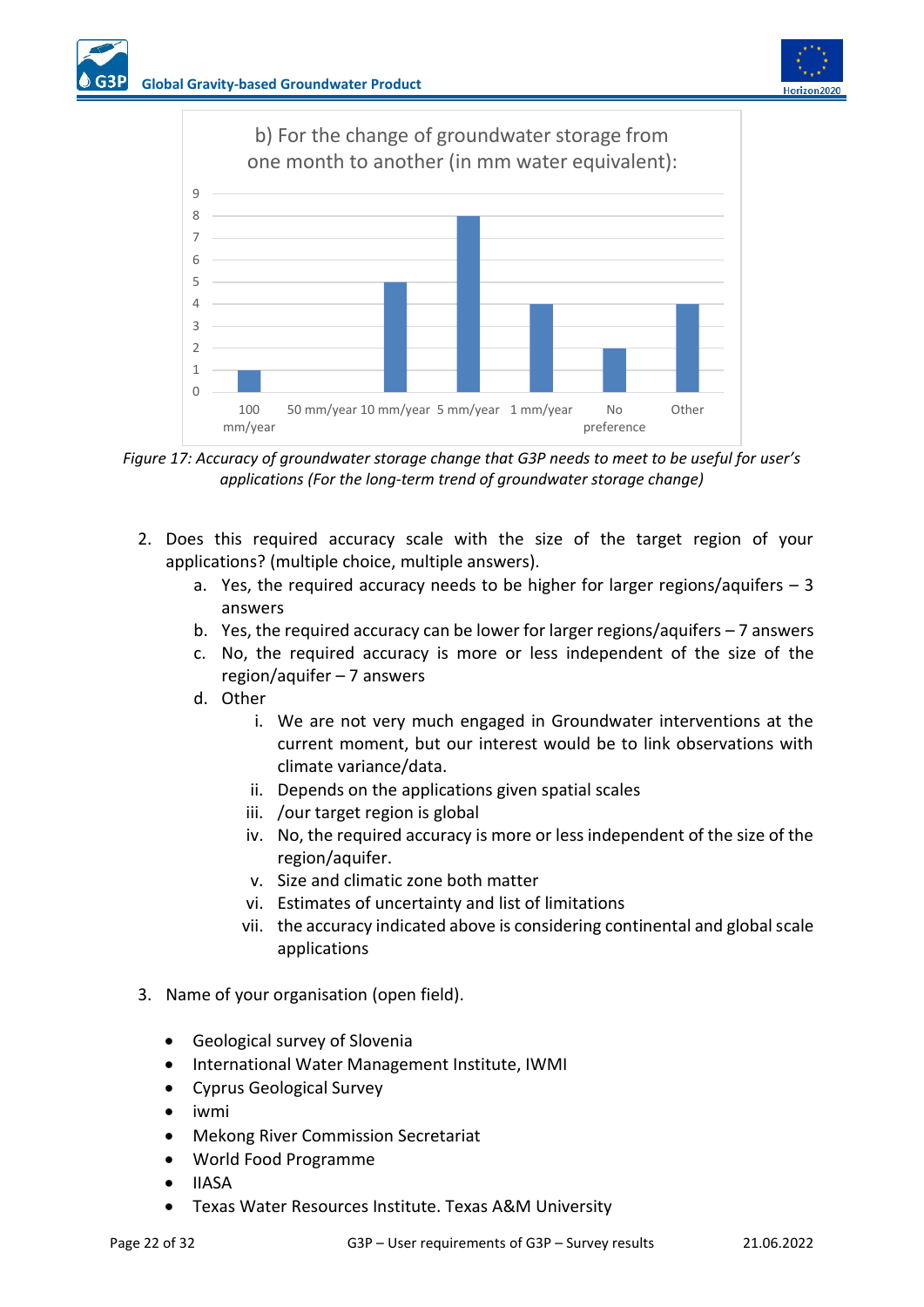

- BRGM
- Ghent University
- European Centre Medium Range Weather Forecast
- Goethe University
- International Water Management Institute (IWMI)
- University Potsdam
- JRC
- Professional Hydrologist
- Deltares
- SPC
- Utrecht University, Department of Physical Geography
- School of Environment and Sustainability
- Geological Institute of Romania
- Swiss Federal Office for the Environment FOEN
- British Geological Survey

#### <span id="page-22-0"></span>**5. Conclusions**

#### First survey

The survey was well received by most target groups, with commercial users and the general public being the groups with least respondents (2 and 6 respectively  $-$  Q3). One explanation to this could be that a reduced number of such organisations and individuals were contacted to answer the survey.

It appears that G3P is a product that will be useful for most organisations enquired, as shown by Q4 and Q14, and that there is interest in G3P among the defined target user groups. Q13 and Q15 provide clear examples of how the product could be used. At the same time, the respondents are interested in having a clearer understanding of the uncertainties associated to G3P and its accuracy (Q16), which is something that the consortium will be taking into account when presenting the final product to the community. In this regards, it was indicated that the most useful way to show uncertainty would be as confidence interval (Q9). Moreover, the participants indicated that it would be important/moderately important to have a quality assessment of the outputs generated at pixel level. The survey results also show that quality assurance should be reported through a QA layer with a reliability qualitative index (Q11).

Around half of the people surveyed would be satisfied with the current resolution of G3P (Q5), but a similar amount of potential users would like to have a higher resolution (below 0.1 or 0.25 degree). Also, it appears that the most preferred level of spatial aggregation is pixel, although large aquifers and large river basins where also chosen (Q6). Regarding G3P's temporal resolution, most of the respondents would be satisfied with what has been offered, i.e. monthly (Q7). The most useful latency would be 1 month (Q8).

Regarding the dissemination of G3P data, it is appreciated to have available other ways of accessing it, but not necessary (Q12).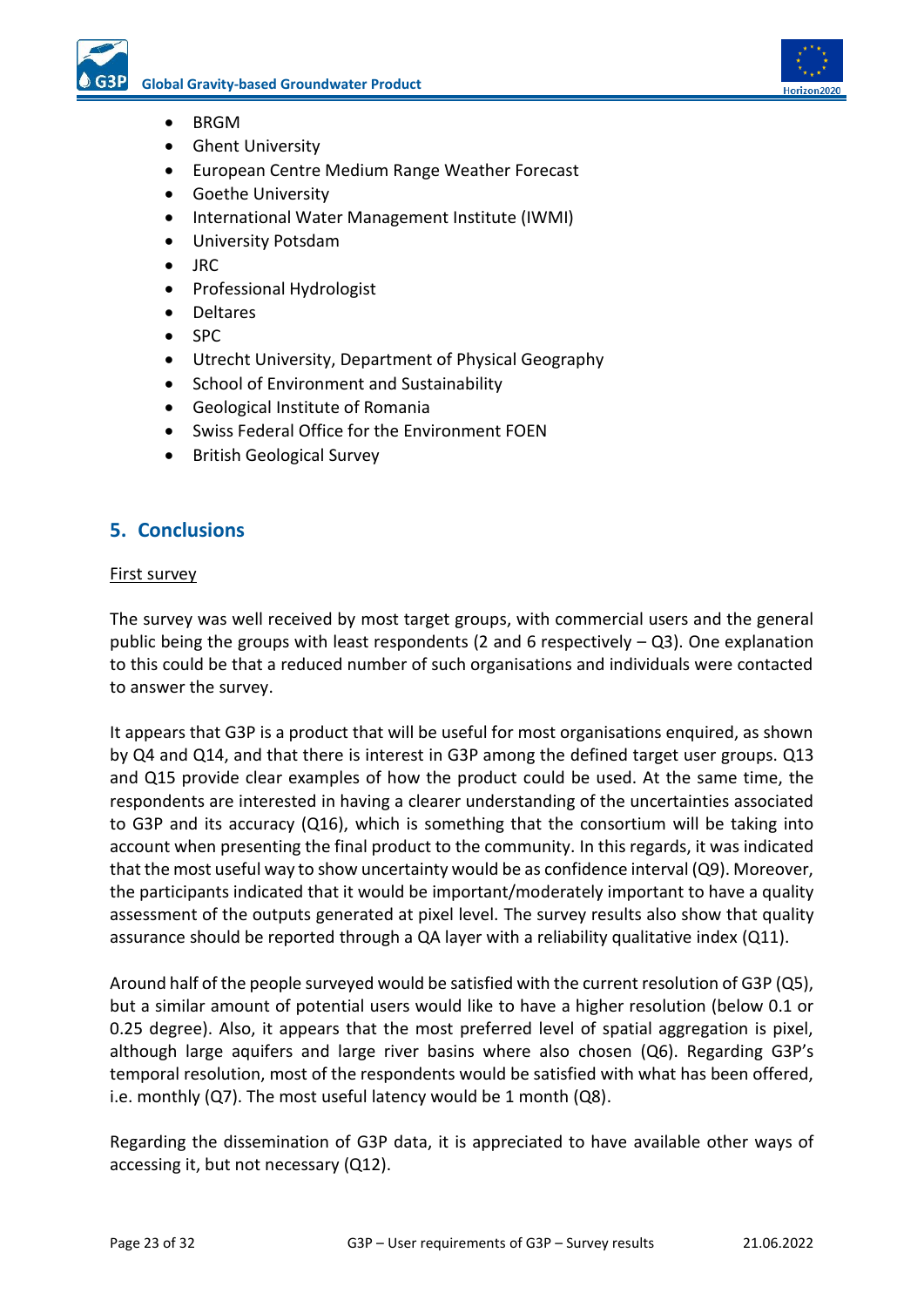

#### Follow up survey

The preferred accuracy of groundwater storage change that G3P needs to meet to be useful for the participants' applications is 10 mm for the long-term trend of groundwater storage change (in mm water equivalent) (Q1a), and 5 mm for the change of groundwater storage from one month to another (in mm water equivalent) (Q1b). However, mixed answers were received when enquiring if the required accuracy scale with the size of the target region of the users' applications (Q2).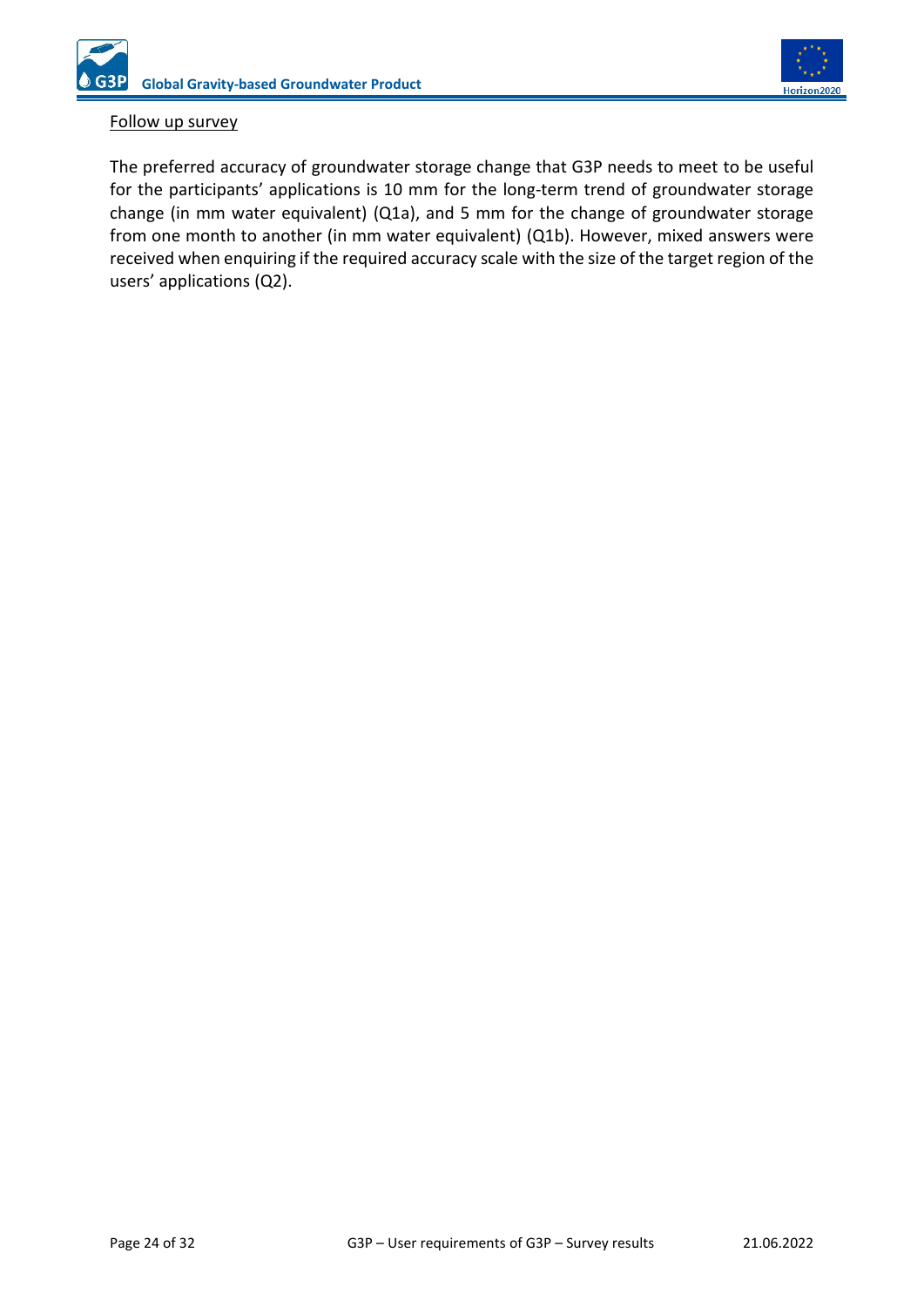

### <span id="page-24-0"></span>**6. Annex – Tables**

| <b>Group</b>  | Subgroup                                                             | <b>Organisation</b>                                       |  |  |  |  |  |
|---------------|----------------------------------------------------------------------|-----------------------------------------------------------|--|--|--|--|--|
| Policy makers | European union & agencies                                            | ESA (European Space Agency)                               |  |  |  |  |  |
|               |                                                                      | EGS (EuroGeoSurveys)                                      |  |  |  |  |  |
|               |                                                                      | EIB (European Investment Bank)                            |  |  |  |  |  |
|               |                                                                      | EEA (European Environment Agency)                         |  |  |  |  |  |
|               | European Centre for Medium-Range<br><b>Weather Forecasts (ECMWF)</b> |                                                           |  |  |  |  |  |
|               | Copernicus Climate Change Service<br>(C3S)                           |                                                           |  |  |  |  |  |
|               |                                                                      | JRC (Joint Research Centre)                               |  |  |  |  |  |
|               | UN organisations and programmes                                      | UNESCO IHP (Intergovernmental<br>Hydrological Programme)  |  |  |  |  |  |
|               |                                                                      | <b>IWMI</b> (International Water<br>Management Institute) |  |  |  |  |  |
|               |                                                                      | FAO (Food and Agriculture<br>Organization)                |  |  |  |  |  |
|               |                                                                      | <b>UNDP (United Nations Development</b><br>Programme)     |  |  |  |  |  |
|               |                                                                      | UN Women                                                  |  |  |  |  |  |
|               |                                                                      | WFP (World Food Programme)                                |  |  |  |  |  |
|               |                                                                      | WHO (World Health Organization)                           |  |  |  |  |  |
|               |                                                                      | WMO (World Meteorological<br>Organization)                |  |  |  |  |  |
|               |                                                                      | World Bank Group                                          |  |  |  |  |  |
|               | Provincial agencies and governments                                  | National Groundwater Institute of<br>Thailand             |  |  |  |  |  |
|               |                                                                      | Director General, Geologisches<br>Landesamt Hamburg       |  |  |  |  |  |
|               |                                                                      | Institut Cartogràfic i Geològic de<br>Catalunya           |  |  |  |  |  |
|               | International organisations at a                                     | Mekong River Commission (MRC)                             |  |  |  |  |  |
|               | regional scale (e.g. River Basin<br>Organisations)                   | ORASECOM                                                  |  |  |  |  |  |
|               |                                                                      | Nile Basin Initiative                                     |  |  |  |  |  |
|               |                                                                      | ZAMCOM (Zambezi Watercourse<br>Commission)                |  |  |  |  |  |
|               | Water resources managers                                             | Geological Survey, Albania                                |  |  |  |  |  |
|               |                                                                      | Geological Survey, Austria                                |  |  |  |  |  |
|               |                                                                      | Geological Survey, Belgium                                |  |  |  |  |  |
|               |                                                                      | Geological Survey, Bosnia &<br>Herzegovina                |  |  |  |  |  |
|               |                                                                      | Geological Survey, Bosnia &<br>Herzegovina                |  |  |  |  |  |
|               |                                                                      | Geological Survey, Croatia                                |  |  |  |  |  |
|               |                                                                      | Geological Survey, Cyprus                                 |  |  |  |  |  |
|               |                                                                      | Geological Survey, Czech Republic                         |  |  |  |  |  |

<span id="page-24-1"></span>*Table 1 – Organisations contacted to answer the survey, previously classified in groups and subgroups*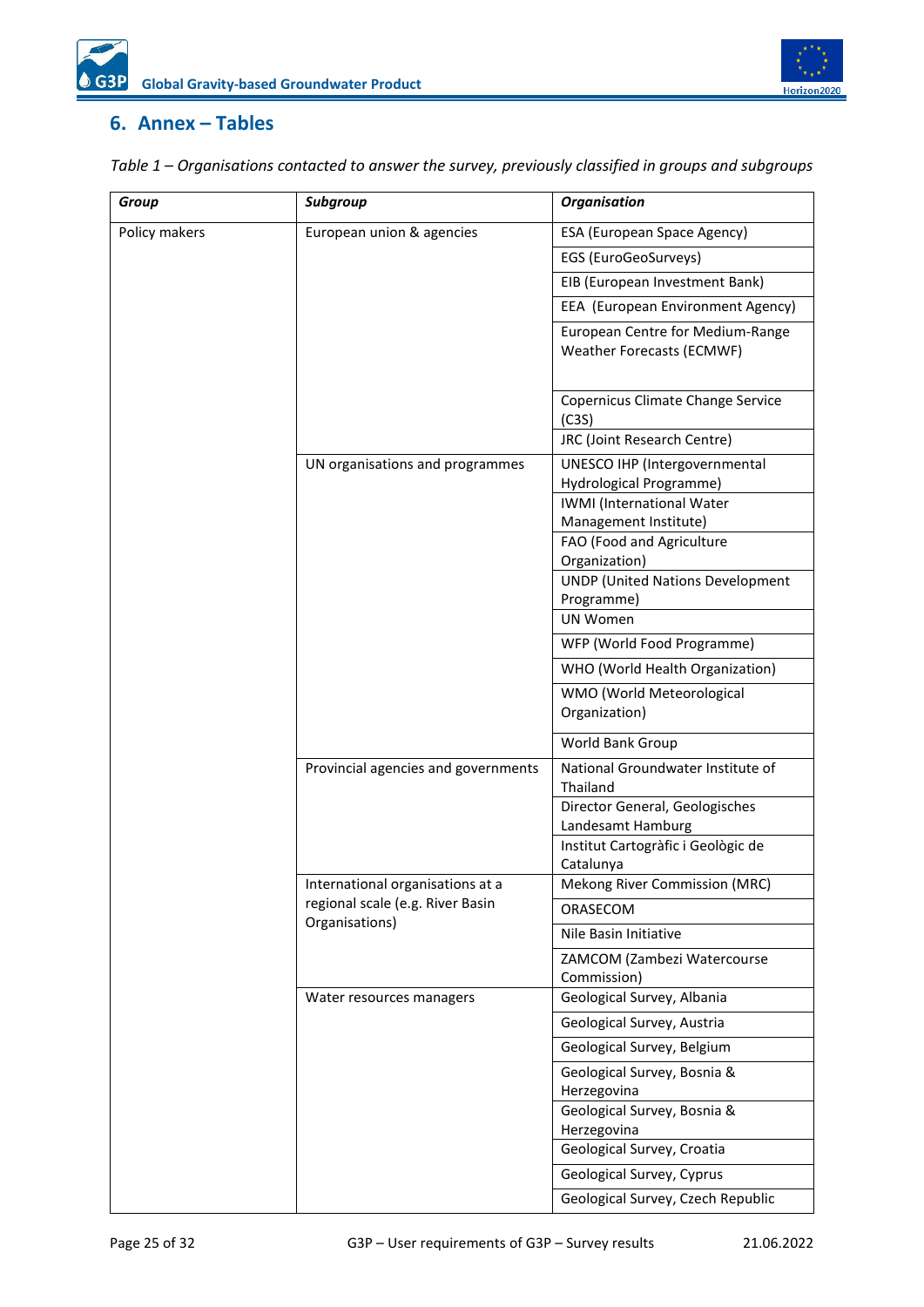

Horizon2020

| Group            | Subgroup            | <b>Organisation</b>                                       |
|------------------|---------------------|-----------------------------------------------------------|
|                  |                     | Geological Survey, Denmark                                |
|                  |                     | Geological Survey, Estonia                                |
|                  |                     | Geological Survey, Finland                                |
|                  |                     | Geological Survey, France                                 |
|                  |                     | Geological Survey, North Macedonia                        |
|                  |                     | Geological Survey, Germany                                |
|                  |                     | Geological Survey, Greece                                 |
|                  |                     | Geological Survey, Hungary                                |
|                  |                     | Geological Survey, Ireland                                |
|                  |                     | Geological Survey, Italy                                  |
|                  |                     | Geological Survey, Kosovo                                 |
|                  |                     | Geological Survey, Latvia                                 |
|                  |                     | Geological Survey, Lithuania                              |
|                  |                     | Geological Survey, Luxembourg                             |
|                  |                     | Geological Survey, Malta                                  |
|                  |                     | Geological Survey, Montenegro                             |
|                  |                     | Geological Survey, The Netherlands                        |
|                  |                     | Geological Survey, Norway                                 |
|                  |                     | Geological Survey, Poland                                 |
|                  |                     | Geological Survey, Portugal                               |
|                  |                     | Geological Survey, Portugal                               |
|                  |                     | Geological Survey, Romania                                |
|                  |                     | Geological Survey, Russia                                 |
|                  |                     | Geological Survey, Serbia                                 |
|                  |                     | Geological Survey, Slovakia                               |
|                  |                     | Geological Survey, Slovenia                               |
|                  |                     | Geological Survey, Spain                                  |
|                  |                     | Geological Survey, Sweden                                 |
|                  |                     | Geological Survey, Switzerland                            |
|                  |                     | Geological Survey, UK                                     |
|                  |                     | Geological Survey, Ukraine                                |
|                  |                     | Geological Survey, Ukraine                                |
| Commercial users | Hydrogeology        | <b>OPV</b>                                                |
|                  |                     | <b>Wellfield Consulting Services</b>                      |
|                  |                     | CONSULTEC - Consultores Associados,                       |
|                  |                     | Mozambique<br>Van Essen Instruments                       |
|                  |                     |                                                           |
|                  | Agricultural sector | IFAD (International Fund for<br>Agricultural Development) |
|                  |                     | Woord en Daad                                             |
|                  |                     | Texas A&M Agrilife Research Center                        |
|                  |                     |                                                           |
|                  |                     | International Center for Biosaline<br>Agriculture         |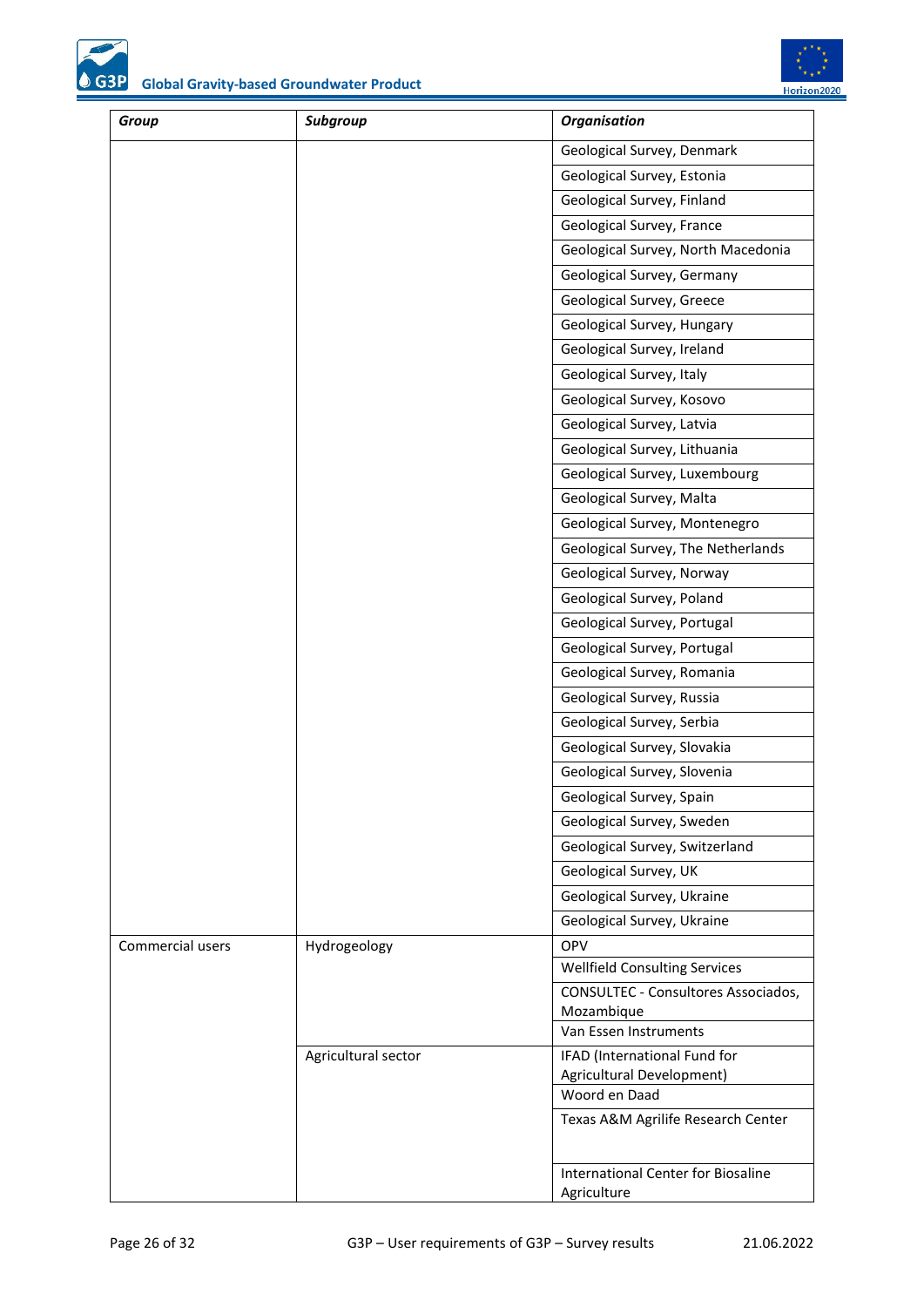



<span id="page-26-0"></span>

| Group                 | Subgroup                                    | <b>Organisation</b>                                              |  |  |  |  |
|-----------------------|---------------------------------------------|------------------------------------------------------------------|--|--|--|--|
|                       | Mining companies                            | Lhoist, Belgium                                                  |  |  |  |  |
| Academic users        | Hydro(geo)logists                           | <b>BRGM</b>                                                      |  |  |  |  |
|                       |                                             | Stellenbosch uni                                                 |  |  |  |  |
|                       |                                             | <b>BGS</b>                                                       |  |  |  |  |
|                       |                                             | SPC (The Pacific Community), Fiji                                |  |  |  |  |
|                       |                                             | <b>Deltares</b>                                                  |  |  |  |  |
|                       |                                             | GESDEC, Switzerland                                              |  |  |  |  |
|                       |                                             | <b>BGS</b>                                                       |  |  |  |  |
|                       |                                             | GroundwatCH (alumni)                                             |  |  |  |  |
|                       |                                             | Iowa State Uni.                                                  |  |  |  |  |
|                       | Climatologists<br>Drought mitigation center |                                                                  |  |  |  |  |
|                       |                                             | Caribbean Institute for Meteorology &                            |  |  |  |  |
|                       |                                             | Hydrology                                                        |  |  |  |  |
|                       |                                             | <b>Climatology MSc</b>                                           |  |  |  |  |
|                       |                                             | <b>IUCN, NL</b><br>Wetlands International                        |  |  |  |  |
|                       | Ecologists                                  |                                                                  |  |  |  |  |
|                       |                                             | Acacia Water                                                     |  |  |  |  |
|                       |                                             | Witteveen & Bos                                                  |  |  |  |  |
|                       |                                             | WSP, Canada                                                      |  |  |  |  |
|                       | DHI                                         |                                                                  |  |  |  |  |
|                       | Modellers                                   | Dar Al-Handasah, Lebanon                                         |  |  |  |  |
|                       |                                             | CEST, Philippines                                                |  |  |  |  |
|                       |                                             | Goethe University Frankfurt                                      |  |  |  |  |
|                       |                                             | The University of Texas at Austin                                |  |  |  |  |
|                       |                                             | Hydro-JULES                                                      |  |  |  |  |
|                       | Research programmes/groups                  | Department of Physical Geography of<br><b>Utrecht University</b> |  |  |  |  |
|                       |                                             | <b>IASA</b>                                                      |  |  |  |  |
|                       |                                             | <b>GDI</b>                                                       |  |  |  |  |
|                       |                                             | GDI                                                              |  |  |  |  |
|                       |                                             | Water Accounting Group IHE Delft                                 |  |  |  |  |
| <b>General Public</b> | (Potential) students                        | Individuals (6)                                                  |  |  |  |  |
| Scientific and data   | Scientific and data organisations           | International Association of Geodesy                             |  |  |  |  |
| organisations         |                                             | <b>European Geosciences Union</b>                                |  |  |  |  |
|                       |                                             | Global Climate Observing System                                  |  |  |  |  |
|                       |                                             | Intergovernmental Panel on Climate<br>Change                     |  |  |  |  |
|                       | Scientific networks                         | ICT4Water                                                        |  |  |  |  |
|                       |                                             | Space4Water                                                      |  |  |  |  |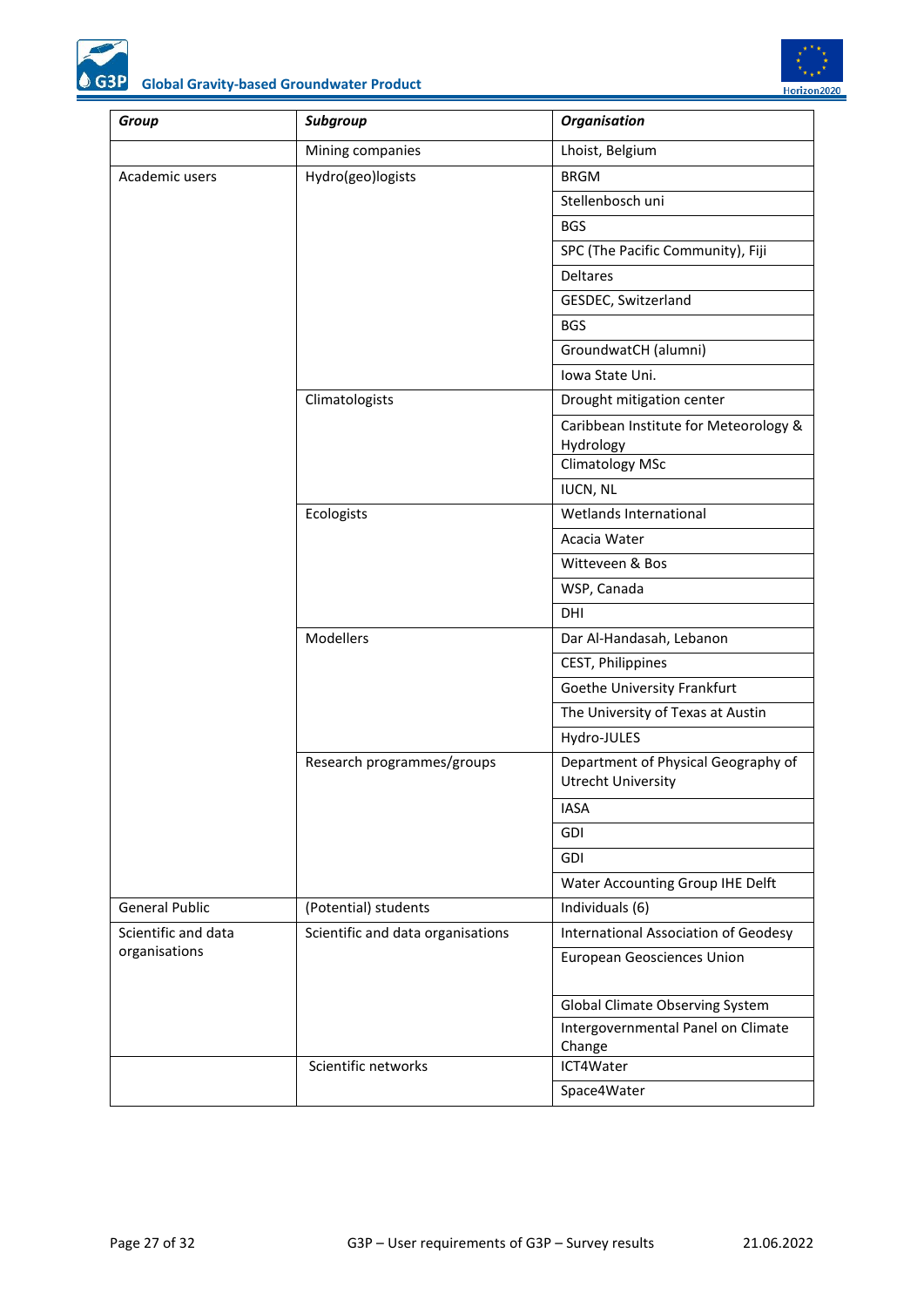

#### *Table 2 – Individual answers to question 1, in alphabetic order*

- <span id="page-27-0"></span>A. Geological surveys and national institutes
- B. European commission
- C. Research institute/university/project
- D. UN Agency and affiliated centers
- E. Intergovernmental entity
- F. Charity/NGO/development agency
- G. Private company
- H. Individuals
- I. Empty

| #              | Organisation                                                                                                            | A | B | C | D | Ε | F | G | н |   |
|----------------|-------------------------------------------------------------------------------------------------------------------------|---|---|---|---|---|---|---|---|---|
| $\mathbf{1}$   |                                                                                                                         |   |   |   |   |   |   |   |   | x |
| $\overline{2}$ |                                                                                                                         |   |   |   |   |   |   |   |   | X |
| 3              | Agriculture, water resources and fishing ministry;<br>Agricultural development regional office of Ariana CRDA<br>Ariana | x |   |   |   |   |   |   |   |   |
| 4              | Austrian hydrographic survey                                                                                            | x |   |   |   |   |   |   |   |   |
| 5              | <b>British Geological Survey</b>                                                                                        | x |   |   |   |   |   |   |   |   |
| 6              | <b>British Geological Survey</b>                                                                                        | x |   |   |   |   |   |   |   |   |
| 7              | Chaolei zheng                                                                                                           |   |   |   |   |   |   |   | x |   |
| 8              | <b>Croatian Geological Survey</b>                                                                                       | x |   |   |   |   |   |   |   |   |
| 9              | <b>CYPRUS GEOLOGICAL SURVEY</b>                                                                                         | x |   |   |   |   |   |   |   |   |
| 10             | Dan Odero                                                                                                               |   |   |   |   |   |   |   | x |   |
| 11             | <b>EIAR</b>                                                                                                             |   |   | x |   |   |   |   |   |   |
| 12             | Ethiopian Institute of Agricultural Research                                                                            | x |   |   |   |   |   |   |   |   |
| 13             | Ethiopian Institute of Agricultural Research                                                                            | x |   |   |   |   |   |   |   |   |
| 14             | European Commission - DG Joint Research Centre                                                                          |   | x |   |   |   |   |   |   |   |
| 15             | European Commission Joint Research Center                                                                               |   | x |   |   |   |   |   |   |   |
| 16             | <b>European Commission Joint Research Centre</b>                                                                        |   | x |   |   |   |   |   |   |   |
| 17             | European Commission JRC - EDO/GDO drought team                                                                          |   | x |   |   |   |   |   |   |   |
| 18             | <b>FAO</b>                                                                                                              |   |   |   | x |   |   |   |   |   |
| 19             | <b>FAO</b>                                                                                                              |   |   |   | X |   |   |   |   |   |
| 20             | <b>FAO Land and Water Division</b>                                                                                      |   |   |   | x |   |   |   |   |   |
| 21             | Federal Office for the Environment FOEN, Hydrology<br>division, Hydrogeological Basics Section                          | x |   |   |   |   |   |   |   |   |
| 22             | Florida State University                                                                                                |   |   | x |   |   |   |   |   |   |
| 23             | General Directorate of Water Resources (Tunisia)                                                                        | x |   |   |   |   |   |   |   |   |
| 24             | Geological Institute of Romania                                                                                         | x |   |   |   |   |   |   |   |   |
| 25             | <b>Geological Survey of Austria</b>                                                                                     | x |   |   |   |   |   |   |   |   |
| 26             | Geological Survey of Denmark and Greenland                                                                              | X |   |   |   |   |   |   |   |   |
| 27             | Geological Survey of Slovenia                                                                                           | x |   |   |   |   |   |   |   |   |
| 28             | Geological Survey of Sweden                                                                                             | x |   |   |   |   |   |   |   |   |
| 29             | GIZ                                                                                                                     |   |   |   |   |   | x |   |   |   |
| 30             | Global Institute for Water Security, University of<br>Saskatchewan                                                      |   |   | x |   |   |   |   |   |   |
| 31             | Human rights& environment development society                                                                           |   |   |   |   |   | X |   |   |   |
| 32             | <b>IHE Delft</b>                                                                                                        |   |   | x |   |   |   |   |   |   |
| 33             | <b>IIASA</b>                                                                                                            |   |   |   | X |   |   |   |   |   |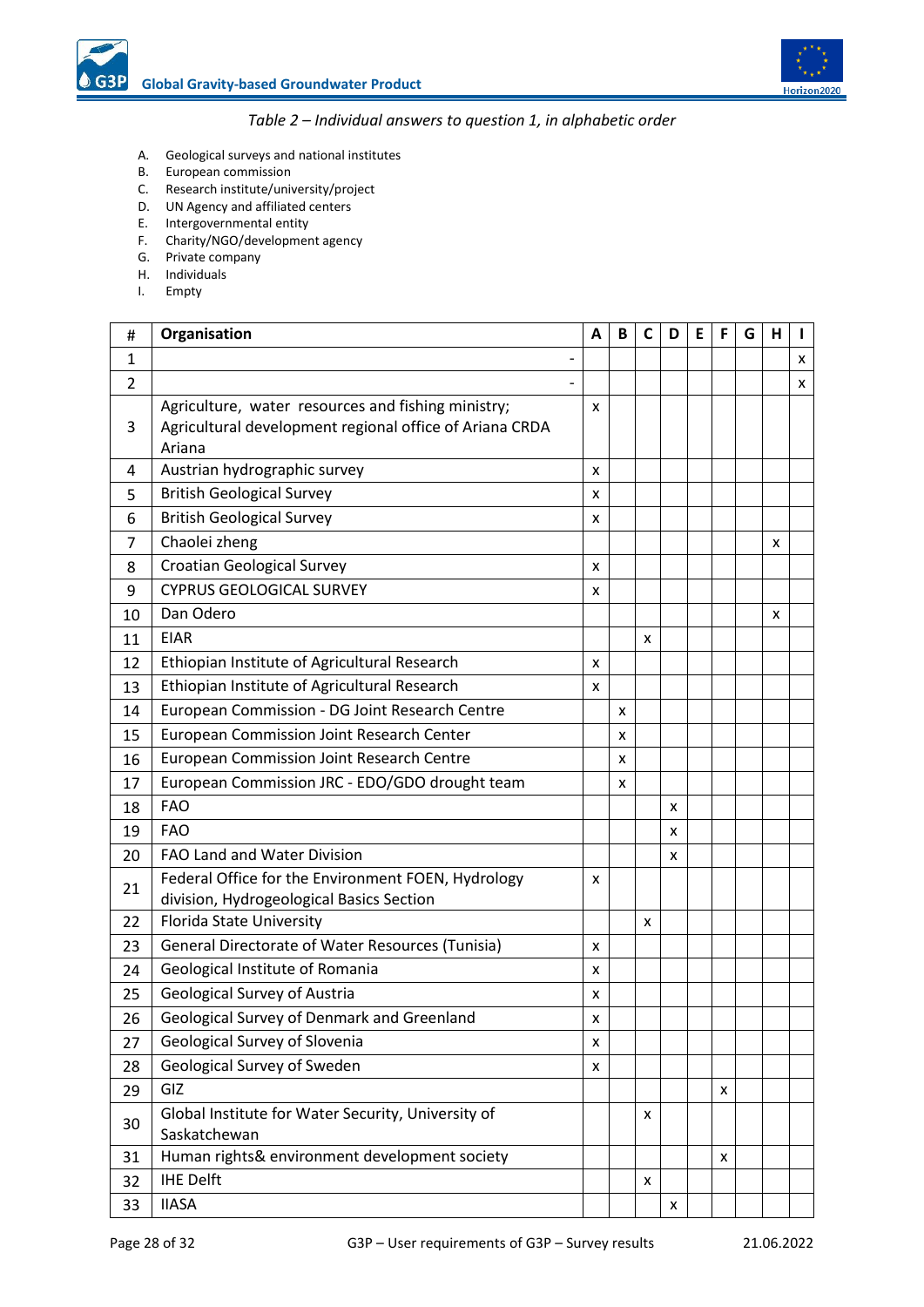**Global Gravity-based Groundwater Product** G3P

| 34 | Institut Agronomique et Vétérinaire Hassan II           |   | x |   |   |   |   |   |  |
|----|---------------------------------------------------------|---|---|---|---|---|---|---|--|
| 35 | Institut Agronomique et vétérinaire Hassan II - Morocco |   | x |   |   |   |   |   |  |
| 36 | <b>IRIMO</b>                                            |   |   |   |   |   | x |   |  |
| 37 | <b>ITC UTwente</b>                                      |   | x |   |   |   |   |   |  |
| 38 | <b>IUCN NL</b>                                          |   |   | x |   |   |   |   |  |
| 39 | <b>IWMI</b>                                             |   |   | x |   |   |   |   |  |
| 40 | <b>IWMI</b>                                             |   |   | x |   |   |   |   |  |
| 41 | <b>IWMI</b>                                             |   |   | x |   |   |   |   |  |
| 42 | <b>Khaled Haider</b>                                    |   |   |   |   |   |   | x |  |
| 43 | Krieter Water & Environment Sdn Bhd                     |   |   |   |   |   | x |   |  |
| 44 | Luxembourg Water Administration                         | x |   |   |   |   |   |   |  |
| 45 | <b>Mekong River Commission</b>                          |   |   |   | X |   |   |   |  |
| 46 | <b>Mersin University</b>                                |   | X |   |   |   |   |   |  |
| 47 | Ministere Agriculture                                   | x |   |   |   |   |   |   |  |
| 48 | Ministère d'agriculture                                 | x |   |   |   |   |   |   |  |
| 49 | Ministry of Agriculture                                 | x |   |   |   |   |   |   |  |
| 50 | Ministry of Agriculture                                 | x |   |   |   |   |   |   |  |
| 51 | Ministry of Agriculture                                 | x |   |   |   |   |   |   |  |
| 52 | MOHAMED OUESSAR                                         |   |   |   |   |   |   | x |  |
| 53 | National Agrarian University La Molina                  |   | x |   |   |   |   |   |  |
| 54 | National Agricultural Research Center (NARC)            | x |   |   |   |   |   |   |  |
| 55 | National University of Lesotho                          |   | x |   |   |   |   |   |  |
| 56 | Pacific Community                                       |   |   |   | X |   |   |   |  |
|    | Palestinian Water Authority                             |   |   |   |   |   |   |   |  |
| 57 |                                                         | x |   |   |   |   |   |   |  |
| 58 | Sahara and Sahel Observatory (OSS)<br><b>SEMIDE</b>     |   |   |   | x |   |   |   |  |
| 59 |                                                         |   | X |   |   |   |   |   |  |
| 60 | Spanish Geological Survey                               | x |   |   |   |   |   |   |  |
| 61 | Spanish Geological Survey                               | x |   |   |   |   |   |   |  |
| 62 | <b>Stellenbosch University</b>                          |   | x |   |   |   |   |   |  |
| 63 | Stellenbosch University                                 |   | x |   |   |   |   |   |  |
| 64 | <b>Tarbiat Modares University</b>                       |   | x |   |   |   |   |   |  |
| 65 | Texas A&M University                                    |   | x |   |   |   |   |   |  |
| 66 | <b>UNESCO</b>                                           |   |   | x |   |   |   |   |  |
| 67 | Université d'Abomey-Calavi                              |   | x |   |   |   |   |   |  |
| 68 | University of Aberdeen                                  |   | x |   |   |   |   |   |  |
| 69 | University of Latvia                                    |   | x |   |   |   |   |   |  |
| 70 | University of Tehran                                    |   | x |   |   |   |   |   |  |
| 71 | University Potsdam                                      |   | x |   |   |   |   |   |  |
| 72 | <b>USGS EROS Center</b>                                 | x |   |   |   |   |   |   |  |
| 73 | US-PCAS Water, MUET, Jamshoro                           |   | x |   |   |   |   |   |  |
| 74 | Water Bridge Myanmar                                    |   |   |   |   |   | X |   |  |
| 75 | Water Witness International                             |   |   |   |   | x |   |   |  |
| 76 | <b>Watershed Organisation Trust</b>                     |   |   |   |   | x |   |   |  |
| 77 | <b>Watershed Organization Trust (WOTR)</b>              |   |   |   |   | x |   |   |  |
| 78 | Woord en Daad                                           |   |   |   |   | x |   |   |  |
| 79 | Working Group Hydrology, Goethe University Frankfurt    |   | x |   |   |   |   |   |  |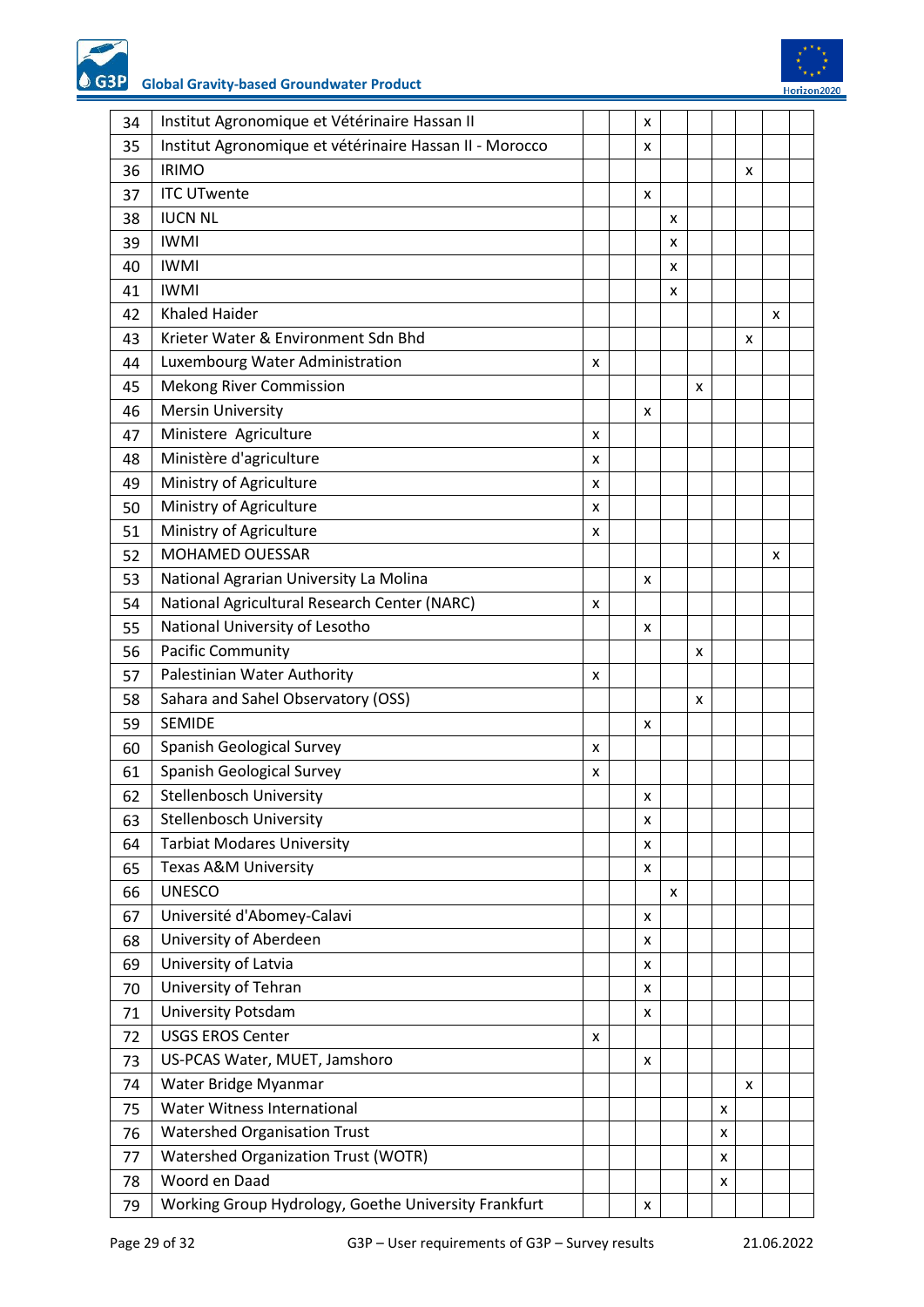<span id="page-29-0"></span>World Vision Ethiopia x

#### *Table 3 – Individual answers to question 2, in alphabetic order*

- A. Researcher/PhD/Postdoc/Professor/Lecturer/scientist
- B. Project leader/manager/engineer/programme specialist/officer/director/advisor
- C. Hydrogeologist
- D. Student

| #            | Organisation                                                          | Α | B | C | D |
|--------------|-----------------------------------------------------------------------|---|---|---|---|
| $\mathbf{1}$ | Academician                                                           | x |   |   |   |
| 2            | Advisor                                                               |   | х |   |   |
| 3            | Agriculture and Irrigation Specialist                                 |   | x |   |   |
| 4            | <b>Associate Professor</b>                                            | x |   |   |   |
| 5            | Chairman Department of Water Resources (Faculty ITC)                  |   | x |   |   |
| 6            | <b>Chief Technical Advisor</b>                                        |   | х |   |   |
| 7            | Coordinateur National de Projet                                       |   | x |   |   |
| 8            | Deputy Director, Technical Services Branch, Department of Agriculture |   | x |   |   |
| 9            | Director                                                              |   | x |   |   |
| 10           | Director                                                              |   | х |   |   |
| 11           | Director of Climate Change and Drought Monitoring Dept.               |   | x |   |   |
| 12           | Director Water, Food and Ecosystems                                   |   | x |   |   |
| 13           | Drought Expert                                                        |   | x |   |   |
| 14           | employee, specialized on ground- and soilwater-calculations           |   | х |   |   |
| 15           | Engineer                                                              |   | x |   |   |
| 16           | Environment development coordinator                                   |   | x |   |   |
| 17           | <b>Expert Innovative Monitoring</b>                                   |   | х |   |   |
| 18           | Geosciences engineer                                                  |   | x |   |   |
| 19           | Graduate research assistant                                           | x |   |   |   |
| 20           | Head of Departmant Hydrogeology and Geothermal Energy                 |   |   | x |   |
| 21           | <b>Head of Hydrogeological Basics Section</b>                         |   | x |   |   |
| 22           | Head of Irrigation Management Research Department                     |   | x |   |   |
| 23           | Hydrogeologist                                                        |   |   | x |   |
| 24           | Hydrogeologist                                                        |   |   | x |   |
| 25           | Hyrdogeologist                                                        |   |   | x |   |
| 26           | Hyrogeologist                                                         |   |   | x |   |
| 27           | Ingénieur de planification des ressources en eau                      |   | x |   |   |
| 28           | International Programme Officer                                       |   | x |   |   |
| 29           | Land and Water Officer                                                |   | x |   |   |
| 30           | Lecturer                                                              | x |   |   |   |
| 31           | Lecturer-researcher                                                   | x |   |   |   |
| 32           | <b>MSc Student</b>                                                    |   |   |   | x |
| 33           | <b>PhD</b>                                                            | x |   |   |   |
| 34           | PhD candidate                                                         | x |   |   |   |
| 35           | <b>PhD Student</b>                                                    | x |   |   |   |
| 36           | Platform lead, Sustainable Asian Cities                               |   | x |   |   |
| 37           | Postdoc                                                               | x |   |   |   |
| 38           | <b>Postdoctoral Research Fellow</b>                                   | x |   |   |   |
|              |                                                                       |   |   |   |   |

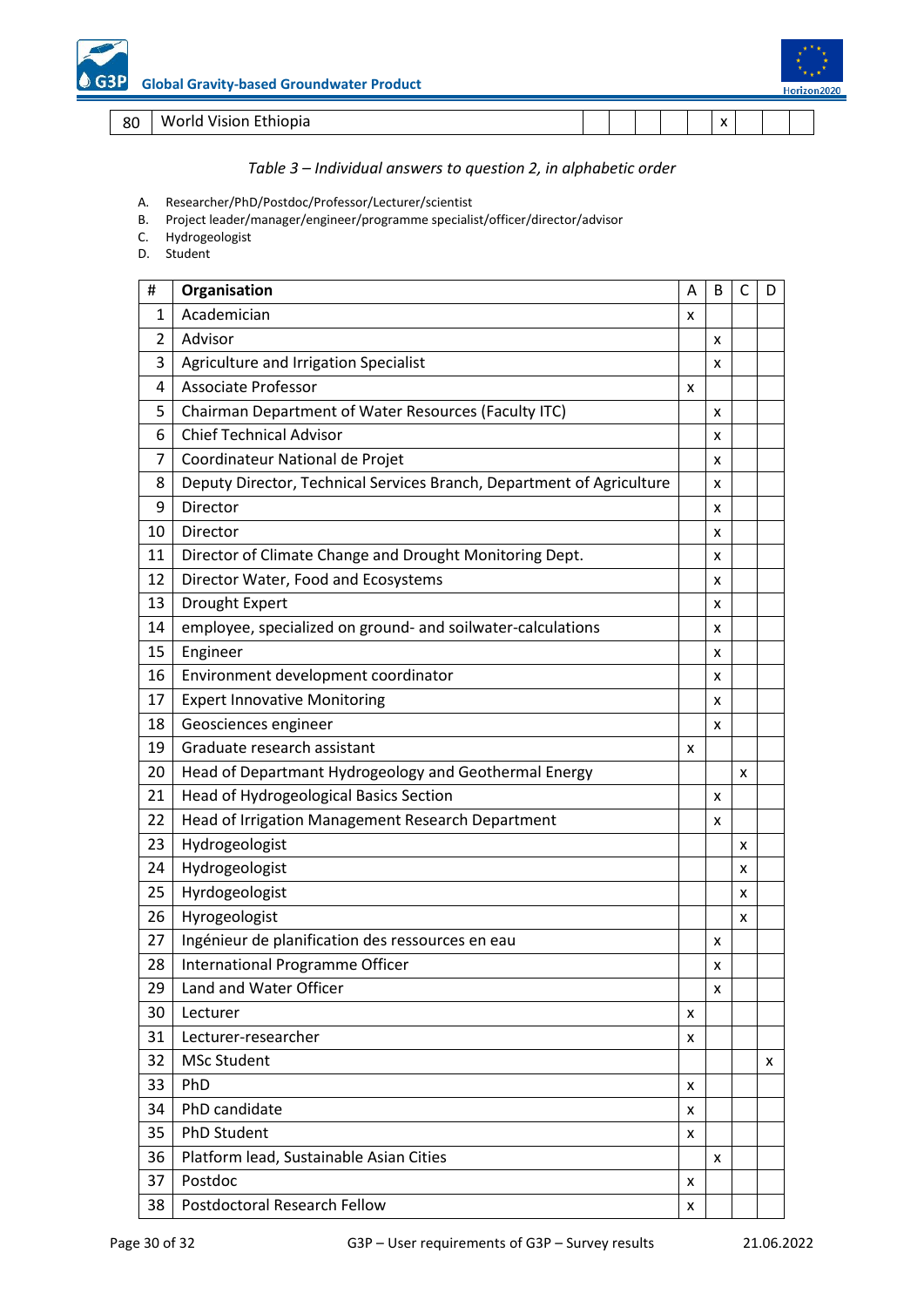

<span id="page-30-0"></span>

| 39 | Postdoctoral researcher                    | x |   |   |   |
|----|--------------------------------------------|---|---|---|---|
| 40 | Postdoctoral Researcher                    | x |   |   |   |
| 41 | Postdoctoral Researcher                    | x |   |   |   |
| 42 | Principal HydroGeologist                   |   |   | x |   |
| 43 | <b>Principal Irrigation Engineer</b>       |   | x |   |   |
| 44 | <b>Principal Researcher</b>                | x |   |   |   |
| 45 | Professor                                  | x |   |   |   |
| 46 | Professor                                  | x |   |   |   |
| 47 | Professor of Hydrology                     | x |   |   |   |
| 48 | Professor-Researcher                       | X |   |   |   |
| 49 | Program Director                           |   | x |   |   |
| 50 | Programme Specialist                       |   | x |   |   |
| 51 | Project Engineer                           |   | x |   |   |
| 52 | Project Expert Sustainable Water           |   | x |   |   |
| 53 | project leader                             |   | x |   |   |
| 54 | projectleader Water-Energy-Food-Ecosystems |   | x |   |   |
| 55 | Research Associate                         | X |   |   |   |
| 56 | Research Scholar                           | x |   |   |   |
| 57 | Researcher                                 | x |   |   |   |
| 58 | Researcher                                 | x |   |   |   |
| 59 | Researcher                                 | x |   |   |   |
| 60 | Researcher                                 | x |   |   |   |
| 61 | <b>RESEARCHER</b>                          | x |   |   |   |
| 62 | Researcher                                 | x |   |   |   |
| 63 | Researcher                                 | x |   |   |   |
| 64 | Researcher                                 | x |   |   |   |
| 65 | Researcher                                 | x |   |   |   |
| 66 | Researcher                                 | x |   |   |   |
| 67 | Scientific Officer                         |   | Χ |   |   |
| 68 | Scientific Project Manager                 |   | x |   |   |
| 69 | Scientist                                  | x |   |   |   |
| 70 | Scientist                                  | x |   |   |   |
| 71 | SENIOR GEOLOGICAL OFFICER                  |   | X |   |   |
| 72 | Senior Researcher                          | x |   |   |   |
| 73 | Senior Researcher                          | x |   |   |   |
| 74 | Senior Researcher                          | x |   |   |   |
| 75 | <b>SENIOR RESEARCHER</b>                   | x |   |   |   |
| 76 | sous directeur                             |   | x |   |   |
| 77 | student                                    |   |   |   | x |
| 78 | <b>Water Exepert</b>                       |   | x |   |   |
| 79 | Water Quality and GIS Officer              |   | x |   |   |
| 80 | Water resources engineer                   |   | x |   |   |